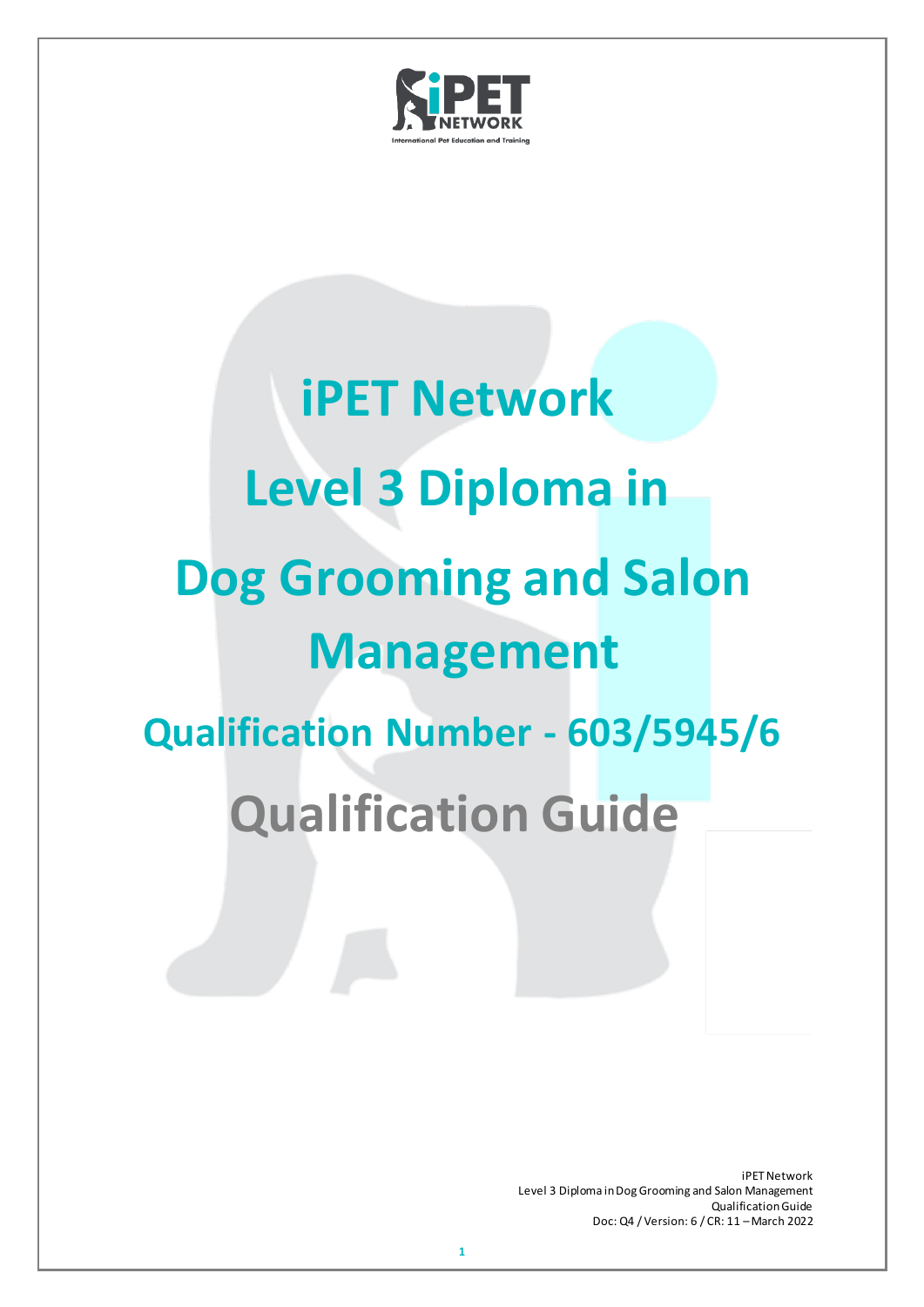

**iPET Network LED** BY INDUSTRY EXPERTS. **DRIVEN** BY PASSION. **BOUND** BY ANIMALS. **GUIDED** BY CANDIDATES. **UNITED** BY **iPET NETWORK**.

#### **Our Mission**

# **EDUCATION FOR PEOPLE, FOR PETS, FOR THE FUTURE**

# **To be the Awarding Organisation of choice for Training Providers, Employers and Learners in the Animal Care and Veterinary Science Sector.**

We demand the highest standard of practice to ensure our suite of qualifications work: they work for pets who deserve the best care; they work for learners giving valuable skills, and they work for Training Providers with strong market appeal.

#### **Leading the way:**

iPET Network is an Awarding Organisation regulated by Ofqual, CCEA Regulation and Qualifications Wales, specialising in qualifications in the canine and feline sector. iPET Network is unique in its approach, being a sector-specific Awarding Organisation and are constantly developing NEW canine and feline qualifications in the industry. Our Training Providers have exclusive access to brand new qualifications with innovative course design and delivery. We offer an opportunity to leave the norm behind and join a network of forward-thinking professionals. We are continually expanding our network of approved Training Providers across the UK and Europe, giving more opportunities to Candidates and Training Providers alike.

#### **We do the hard work for you – fast, flexible and straightforward:**

We have developed extensive resources and work tasks which have been mapped to qualification criteria. The qualifications and assessments are to be delivered on an e-portfolio system or on paper. Our centralised resources make it simple for Training Providers and their Tutors to deliver, manage and mark all in one place. We provide access to training and updates through standardisation meetings (both face -to-face and remotely) allowing greater flexibility for Training Providersthat are further afield.

iPET Network offers a range of packages for our Training Providers to choose from. Our aim is to take the headache out of admin and make the process as streamlined as possible, from registrations and certifications, to external quality assurance visits and much more. Low fees, flexible payment terms and reduced administration means our Training Providers can save money and time, and are able to focus on running a profitable, professional business.

#### **An exciting and supportive community:**

We pride ourselves on creating new and innovative Continual Professional Development (CPD) opportunities by working with experts in the sector and our Training Providers. Depending on the package you choose, we provide supportive internal quality assurance and ensure that our team are always on hand for support and advice. We run a Candidate social media group where our members can share knowledge, experiences and much more , with a network of some of the best experts and training academies across the globe.

We practice what we preach - every member of the iPET Network team has experience working in the animal or education sector, ensuring our qualifications evolve along with the industry. We believe in removing learning barriers and working with Candidates of all abilities to succeed. We believe in supporting all Candidates as individuals.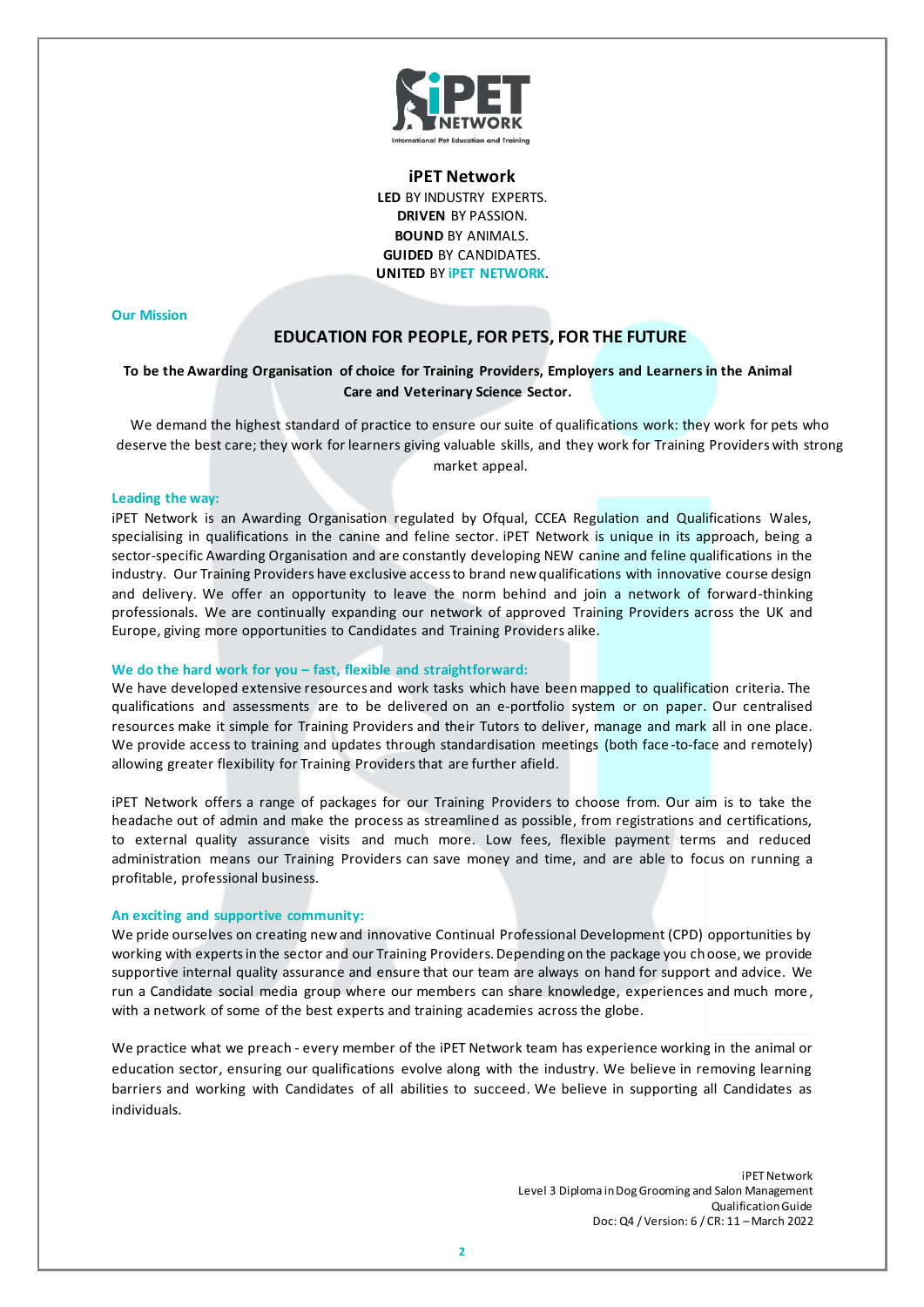

# **Contents**

**1. About This Qualification** 

Objectives of the qualification Guided Learning Hours (GLH) Total Qualification Time (TQT) iPET Network Level 3Diploma in Dog Grooming and Salon Management

# **2. Candidate Requirements**  Entry requirements

Minimum age Reasonable Adjustment and Special Considerations

# **3. Induction Initial Assessment**

# **4. Achieving the Qualification**

**Credits** Unit achievement Recording achievement Authentication of the Candidate's work

# **5. Qualification Structure**

Units Level descriptor

# **6. Assessment**

Assessment strategy Marking Guidance for evidence

# **7. Offering the Qualification**

Approval to deliverthe qualification Standardisation Support for Training Providers Training Providers responsibilities

# **8. Appendix A**

# **9. Qualification Unit Breakdown and Assessor Guidance**

# **10. Suggested Learning Resources**

# **11. Supporting Documents and Information**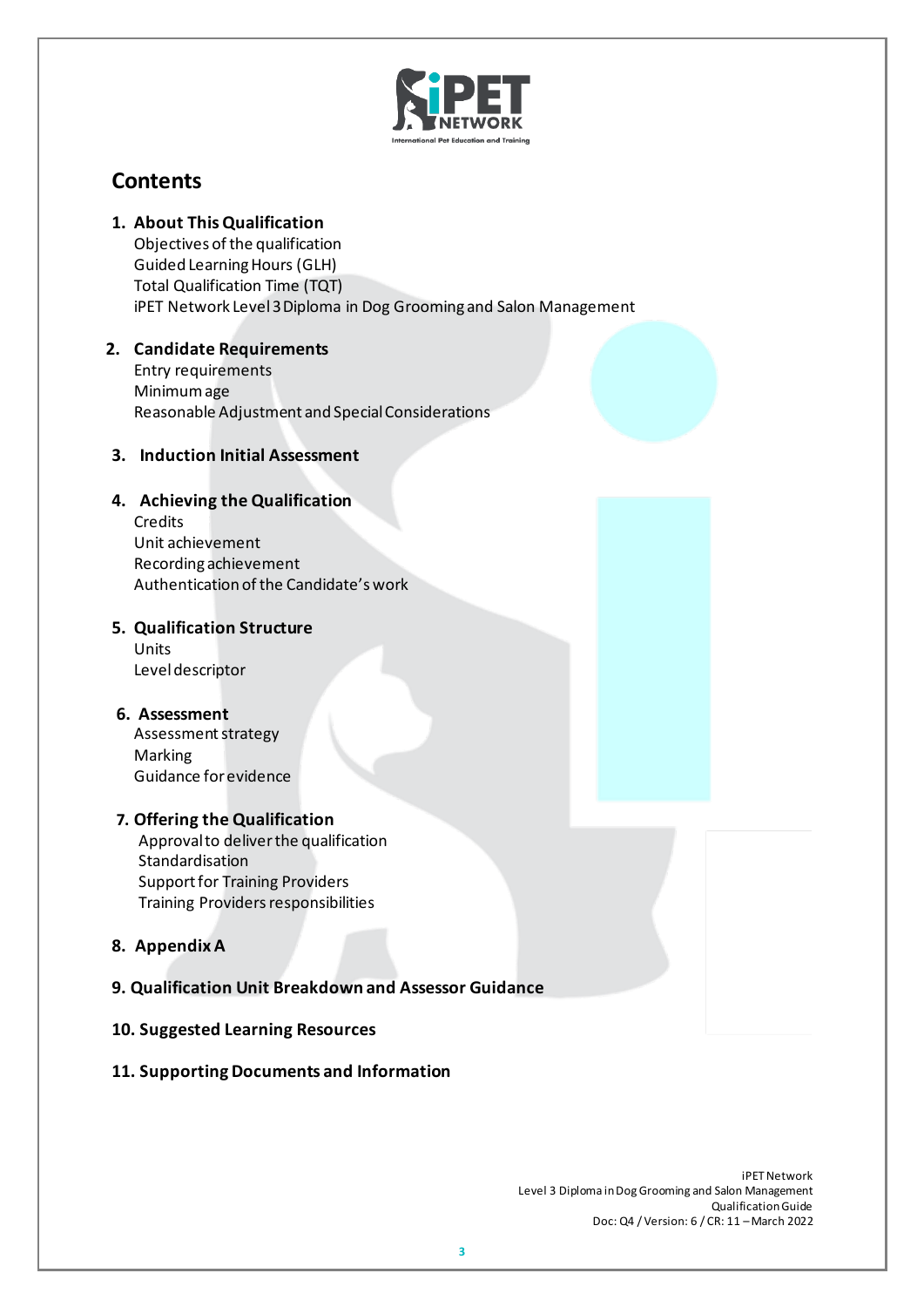

# **1. About thisQualification**

**The iPET Network Level 3 Diploma in Dog Grooming and Salon Management** is designed to be flexible to meet the real life needs and circumstances of its Candidates. It is aimed at Candidates who wish to gain the skills and knowledge to prepare, style and finish a range of dog breeds, understand health and safety in a dog grooming salon, understand business management and gain skills in canine emergency first aid.

Leading industry experts have reviewed this qualification to ensure the outcome is appropriate for the dog grooming industry and the continued growth and development of the sector.

The qualification is an excellent balance of theoretical and practical learning ensuring that vocational skills lead the qualification while being fully supported by underpinning knowledge throughout.

# **Objectives of the qualification**

This qualification aims to take Candidates on a journey from complete beginners to competent and confident commercial dog groomers. Depending on the needs of the individual Candidate , the qualification can:

- Prepare individuals to progress to a qualification in the same subject area but at a higher level or requiring more specific knowledge, skills and understanding;
- Prepare Candidates for employment;
- Support a role in the workplace;
- Encourage engagement in learning.

iPET Network have designed this qualification to enable Candidates to:

- Access a holistic approach to training;
- Work practically with dogs;
- Gain canine emergency first aid skills;
- Understand business management and health and safety in a dog grooming environment;
- Have effective communication skills for working well with owners and confidently manage complaints;
- Gain the necessary skills to prepare, style and finish a range of dog breeds meeting the client's requirements and breed standard.

Suggested progression following completion of the qualification:

- iPET Network Level 4 Higher Professional Diploma in Dog Grooming
- iPET Network Level 3 Award in Hand Stripping
- iPET Network Level 4 Award in Canine Emergency First Aid in the Workplace

It is a requirement that assessment of this qualification is conducted in English.

The iPET Network Level 3 Diploma in Dog Grooming and Salon Management is regulated by Ofqual and CCEA Regulation.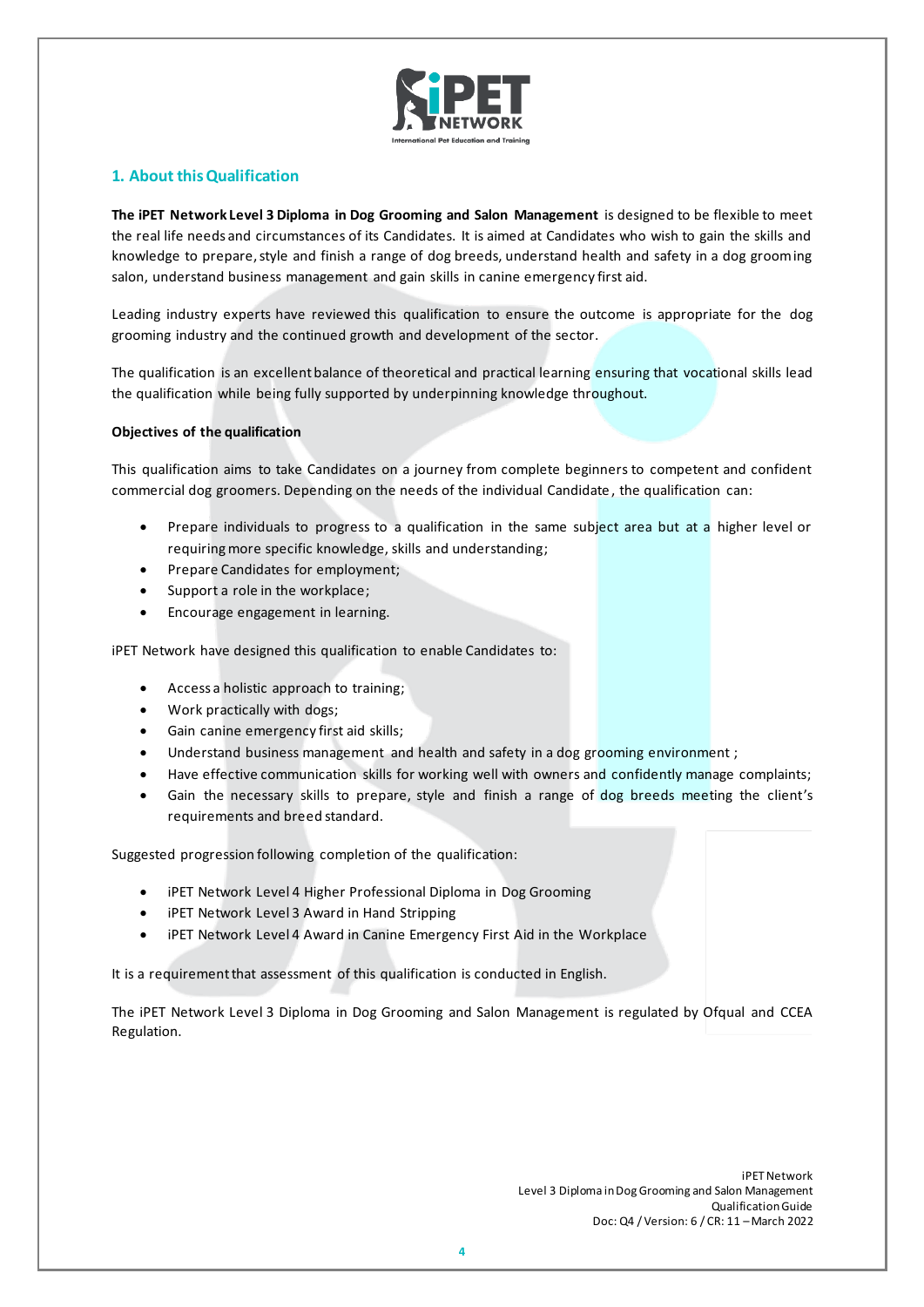

# **Guided Learning Hours (GLH)**

Guided Learning Hours (GLH) are defined as the number of hours the Candidate spends learning under the direct supervision of their Tutor. Required GLH will be stated for each unit within the qualification. Some Candidates will be able to achieve units and qualifications within a shorter time than indicated. Others, for example those with additional support requirements, may need longer.

Guided Learning Hours may be achieved via:

- Classroom-based / face-to-face teaching
- Real-time online teaching
- Participating in assessment when supervised by a Tutor
- Participating in tutorials with a Tutor
- Directed learning whereby the Tutor sets work for the Candidate to complete independently, which is then reviewed in a live setting by the Tutor ('flipped classroom' approach).
- Using video meetings (for example Teams / Zoom) can form part of the Guided Learning Hours. All meetings need to be recorded either digitally or within the portfolio to demonstrate authenticity and to identify guided learning covered.

# **Total Qualification Time (TQT)**

Total qualification time is defined as the number of Guided Learning Hours (GLH) plus the time taken by the Candidate for private study, work experience or preparation for assessment (unsupervised study time). This time may vary depending upon the individual Candidate e.g. academic ability.

Guided learning hours and total qualification time for this qualification are:

# **iPET Network Level 3 Diploma in Dog Grooming and Salon Management**

GLH (Guided Learning Hours): 300 hours

TQT (Total Qualification Time): 403 hours

In total, a Training Provider must provide a minimum of 30 days training in the learning environment (29 days teaching, this could be a blend of practical dog grooming training and theory training days and 1 day teaching the Canine Emergency First Aid course).

For example, a Training Provider could teach the Candidate from 9am to 5pm each day (8 hours) and set 2 hours of guided homework for 29 days (Candidates should be completing this amount of extra hours each evening just reading, completing diaries, uploading to evidence etc.) This equates to 10 hours per day of guided learning hours, 290 hours over the 29 days. The Canine Emergency First Aid course is another 6 hours direct training with 3 hours of guided homework. This equals the 300 hours of guided learning required. Any additional hours' study i.e. assignment work, research projects and additional activities contributes to the TQT hours.

If a Training Provider teaches fewer hours in a day, then the number of training days will need to be increased to compensate for the reduced hours.

# **2. Candidate Requirements**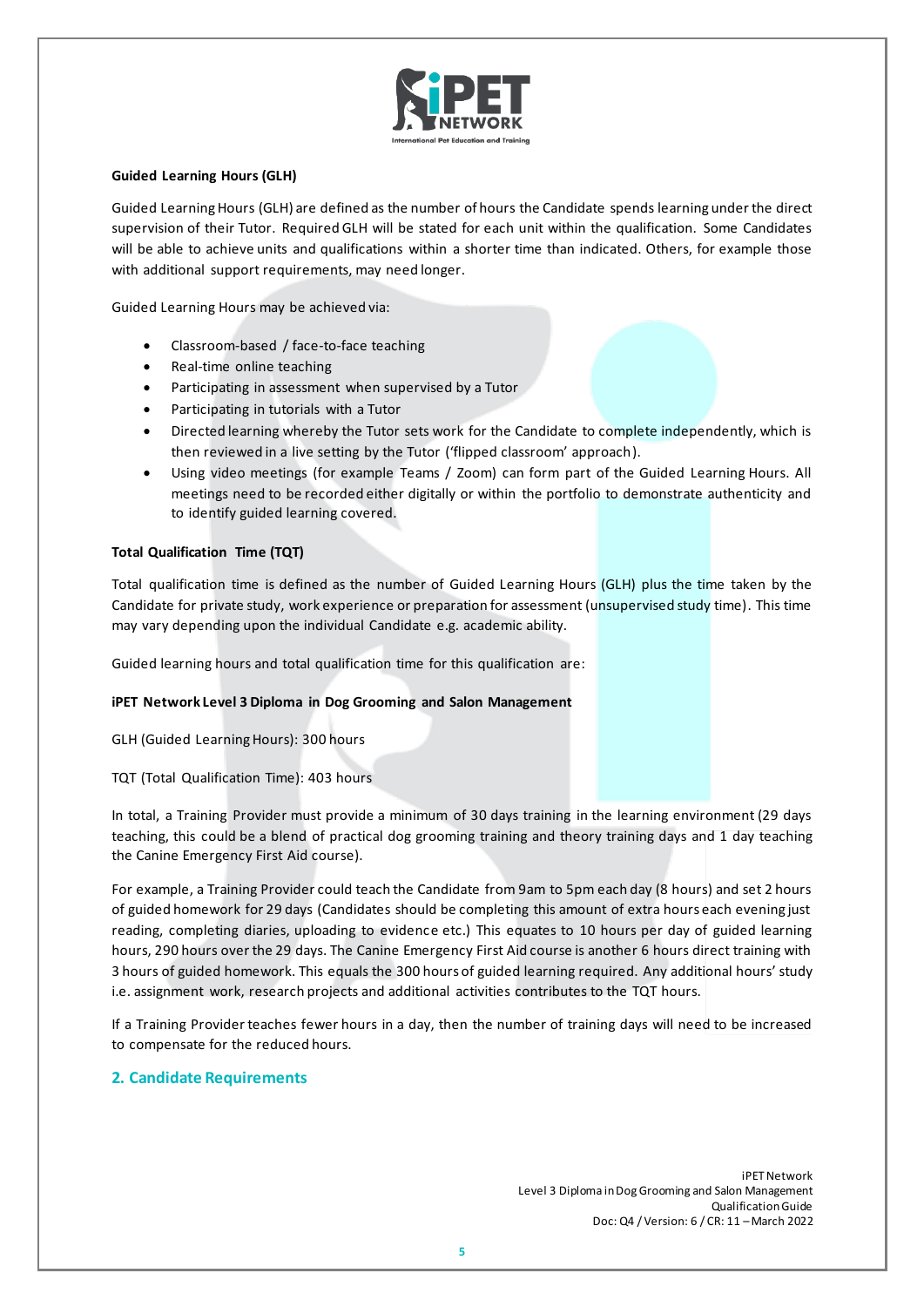

## **Entry requirements**

Candidates need to have a level of understanding to be able to work at Level 3 but do not need to hold a Level 2 in Dog Grooming. There are no other entry requirements.

#### **Minimum age**

The minimum age for access to this qualification is 16 years.

Training Providers ought to satisfy themselves that Candidates have a level of maturity appropriate for units included in the courses that they offer. If in doubt, please contact iPET Network for advice.

## **Eligibility for Fast Track**

The iPET Network Level 3 Diploma in Dog Grooming and Salon Management can be offered as a 'Fast Track' option. This is considering the Candidate's prior attainment and experience. The Candidate must demonstrate the following to prove eligibility for the Fast Track option of delivery:

- Level 2 Dog Grooming qualification with 1 year's styling experience or;
- 1 years' experience of styling;
- Customer reviews and/or employer reference;
- Photos of a range of grooms.

## **Reasonable Adjustment and Special Considerations**

Candidates need to have the physical ability to complete the practical training and assessment of the qualification. The assessment methodology is appropriate and rigorous for individuals or groups of Candidates.

If you have Candidates with identified learning needs you should refer to the Reasonable Adjustment and Special Considerations Policy, available from iPET Network. This gives clear guidance on the reasonable adjustments and arrangements that take account of disability or learning difficulty without compromising the achievement of the assessment criteria.

When carrying out any assessment method, Tutors will need to consider the presentation of the assessment task to the Candidate to make it fair and accessible. Tutors may also need to consider arrangements for Candidates with particular learning difficulties and will need to be aware of iPET Network's policy on reasonable adjustments.

Assessment methods may be adapted due to potential contingency plans for assessments, this will be decided and authorised by iPET Network only.

Further guidance and support can be accessed at iPET Network.

# **3. Induction / Initial Assessment**

An initial assessment / induction for each Candidate must be made before the start of their programme to identify:

- If the Candidate has any specific learning or training needs;
- The support and guidance they may need when working towards their qualification;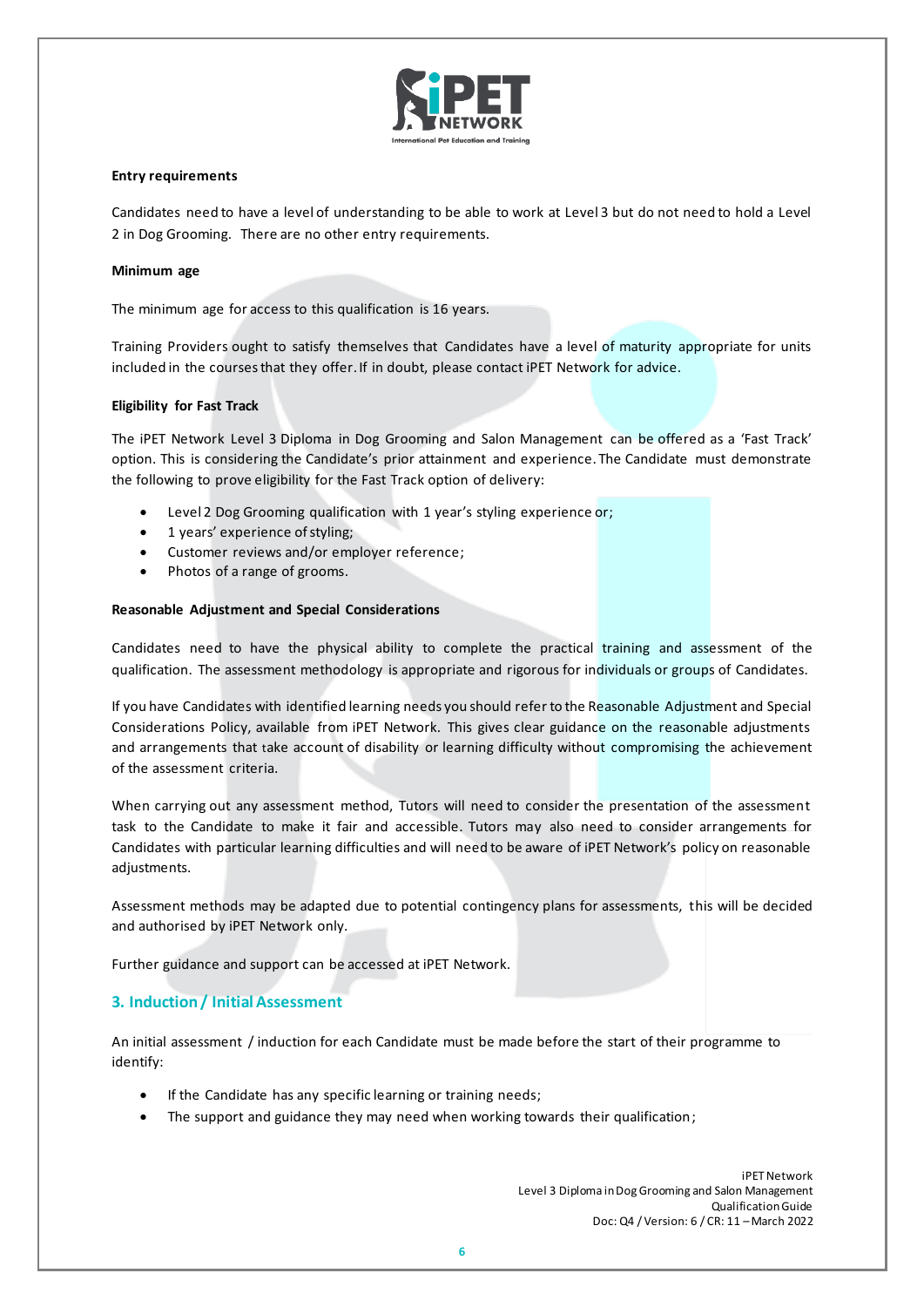

The Candidate's suitability for the type and level of qualification.

Each Training Provider must carry out an induction so that Candidates fully understand the requirements of the qualification, their responsibilities as a Candidate, and the responsibilities of the Training Provider. This information will need to be recorded e.g. within a contract.

During the induction, Candidates must be made aware of academic malpractice and the consequences of committing malpractice such as plagiarism or cheating. Please see iPET Network's Malpractice and Maladministration Policy and Procedure (including sanctions) for details of indicative sanctions against Candidates.

# **4. Achieving theQualification**

## **Credits**

To be awarded the iPET Network Level 3 Diploma in Dog Grooming and Salon Management Candidates must achieve 40 credits.

## **Unit achievement**

All of the assessment criteria in a unit must be met before the unit is deemed to be achieved. The unit achievement is not graded: units are either achieved or not achieved.

#### **Recording achievement**

Training Providers must record the Candidate's achievement of each unit on an appropriate form(s) or electronic system. Training Providers should record the Candidate's achievement against the specific unit assessment criteria evidenced by the task.

# **Authentication of the Candidate's work**

Tutors must demonstrate that the Candidate's work is authentic. This can be done through using iPET Network's e-portfolio system which provides secure access to each Candidate or through use of an alternative e-portfolio system. If a Training Provider is using paper-based portfolio, they must be able to demonstrate authenticity of the work and must provide transparent feedback from marking to internal quality assurance.

Assessments must demonstrate authenticity please refer to assessment methods in this Qualification Handbook.

If malpractice is suspected, the candidate will be reported following the Training Provider and iPET Network's Malpractice and Maladministration policies.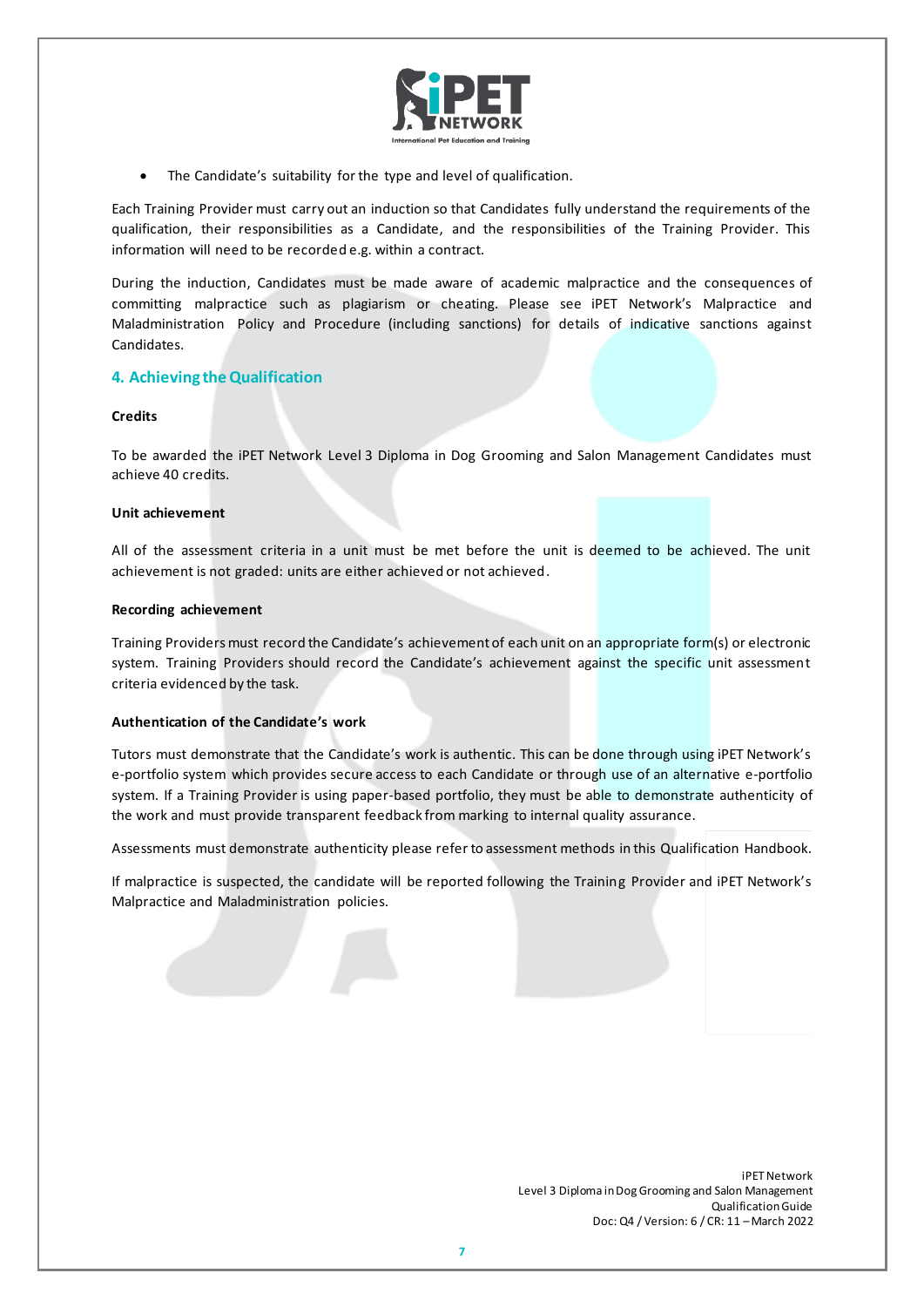

# **5. Qualification Structure**

# **Units**

| <b>iPET</b><br><b>Network</b><br>Reference<br>No. | <b>Title</b>                                                                      | Level          | Credit         | <b>GLH</b> | <b>TQT</b> | Unit<br>Reference<br>number |
|---------------------------------------------------|-----------------------------------------------------------------------------------|----------------|----------------|------------|------------|-----------------------------|
| 301                                               | Health and Safety in a Dog Grooming<br><b>Environment</b>                         | $\overline{3}$ | $\overline{2}$ | 13         | 20         | Y/618/1636                  |
| 302                                               | <b>Promote the Welfare of Dogs</b><br><b>Conforming with Relevant Legislation</b> | $\overline{3}$ | 3              | 13         | 30         | D/618/1637                  |
| 303                                               | <b>Customer Care and Managing</b><br><b>Complaints</b>                            | 3              | $\mathfrak{D}$ | 13         | 20         | H/618/1638                  |
| 304                                               | <b>Assess and Plan Dog Grooming Styles</b><br>and Maintenance of Equipment        | $\overline{3}$ | 3              | 13         | 30         | D/618/1640                  |
| 305                                               | Health Checking, Handling and Canine<br><b>Behaviour</b>                          | 3              | 6              | 44         | 60         | K/618/1639                  |
| 306                                               | Prepare, Style and Finish a Range of<br>Dog Breeds                                | 3              | 20             | 189        | 203        | H/618/1641                  |
| 307                                               | <b>Canine Emergency First Aid</b>                                                 | 3              | $\mathbf{1}$   | 6          | 10         | K/618/1642                  |
| 308                                               | Planning the Operation of a Small<br><b>Canine Business</b>                       | 3              | 3              | 9          | 30         | M/618/1643                  |

# **Level descriptor**

| Level   | Knowledge Descriptor (the<br>holder)                                                                                                                                                                                                                         | <b>Skills Descriptor (the holder</b><br>can)                                                                                                                                                                                                   |
|---------|--------------------------------------------------------------------------------------------------------------------------------------------------------------------------------------------------------------------------------------------------------------|------------------------------------------------------------------------------------------------------------------------------------------------------------------------------------------------------------------------------------------------|
| Level 3 | Has factual, procedural and<br>theoretical knowledge and<br>understanding of a subject or<br>field of work to complete tasks<br>that while well-defined, may be<br>complex and non-routine.<br>Can interpret and evaluate<br>relevant information and ideas. | Identify, select and use<br>appropriate cognitive and<br>practical skills, methods and<br>procedures to address problems<br>that while well-defined, may be<br>complex and non-routine.<br>Use appropriate investigation to<br>inform actions. |
|         | Is aware of the nature of the area<br>of study or work.                                                                                                                                                                                                      | Review how effective methods<br>and actions have been.                                                                                                                                                                                         |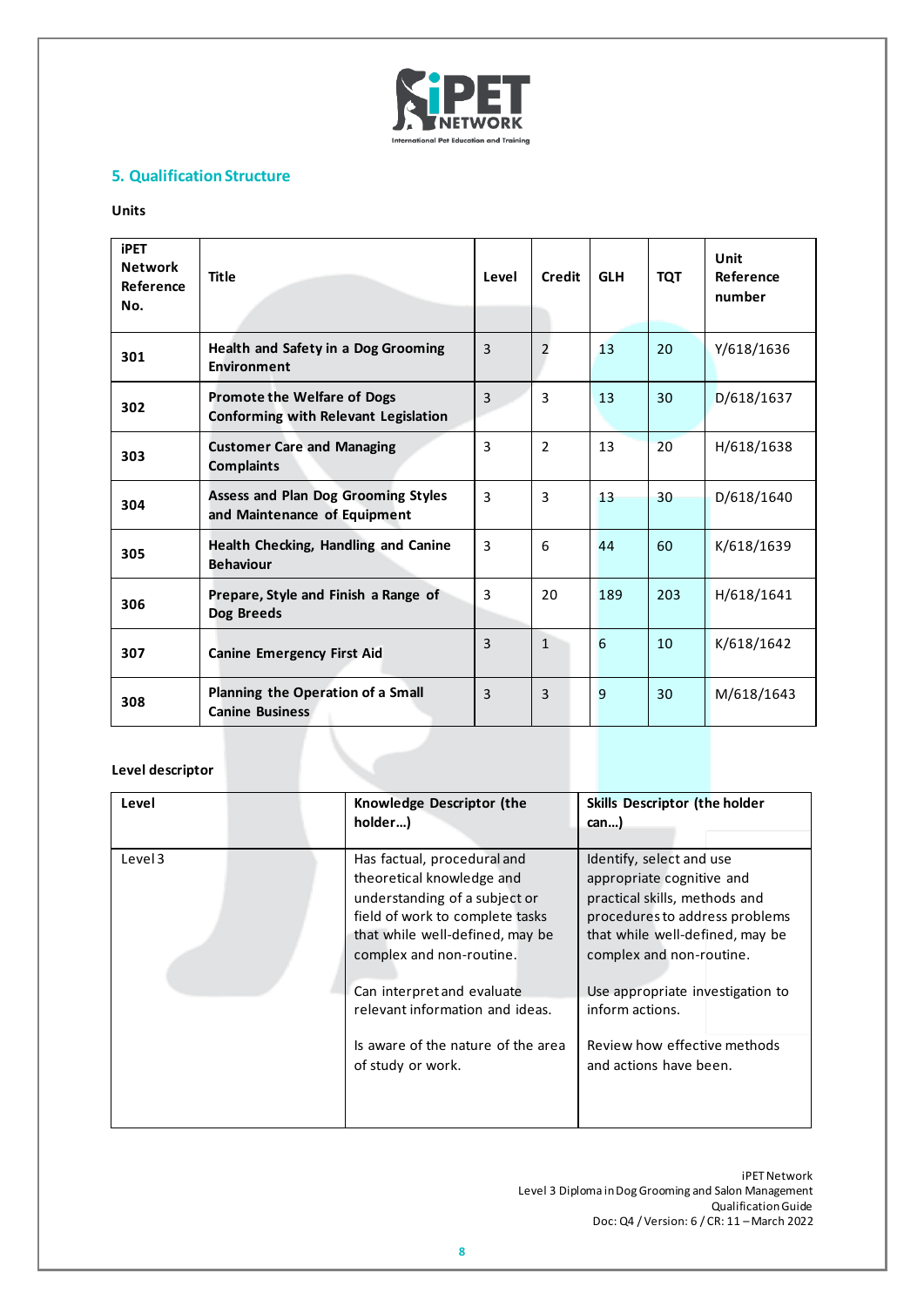

| Is aware of different perspectives<br>or approaches within the area of<br>study or work. |  |
|------------------------------------------------------------------------------------------|--|
|                                                                                          |  |

# **6. Assessment**

This qualification requires achievement of the specified units and summative assessments. The assessment process is as follows:

- Assessments are internally arranged and carried out by iPET Network approved Tutors at the Training Provider.
- The resulting portfolios of assessed evidence are internally quality assured by an Internal Quality Assurer (IQA) at the Training Provider or by remote visit (all formal assessments must be sampled from every Candidate).
- The portfolios of assessed evidence are quality assured either by an iPET Network External Quality Assurer (EQA) or, for Training Providers with Direct Claims Status, an Internal Quality Assurer (IQA) approved by iPET Network. Please note all tutors will require an IQA direct observation per year.
- The portfolios of assessed evidence are quality assured either by an iPET Network External Quality Assurer (EQA) or, for Training Providers with Direct Claims Status, an Internal Quality Assurer (IQA) approved by iPET Network. Please note a minimum of one Candidate's formal assessment will be sampled during the 2 EQA audits per year

# **Assessment strategy**

When delivering this iPET Network Qualification and units contained, Training Providers must provide evidence that their Candidates have met the assessment criteria and should include:

- 3 x Summative Formal Assessments
- Written questions to evidence the knowledge-based assessment criteria (e-portfolio or paper-based)
- 10 x 'Dog Health Check and Grooming Diary' entries
- Grooming Log
- First aid practical assessments:
	- o CPR on a dog mannequin
	- o Bandaging on a live dog or mannequin (ear and foot)
	- o Taking the pulse on a live dog

# **Internal Quality Assurance**

A qualified IQA must be instructed to carry out the internal quality assurance of this qualification for each Candidate. The level of sampling carried out will depend the Tutor's and Training Provider's risk rating. See *Internal Quality Assurance Strategy* for further guidance and documentation.

# **Formative sampling**

At the point of requesting formative sampling, 5 x Dog Health Check and Grooming must have been completed, uploaded to the e-portfolio (as appropriate) and feedback completed by the Tutor. The 5 diaries must cover a range of days, breeds and coat types. Please see the separate Dog Health Check and Grooming Diary guidance within the Candidate Qualification Overview for further information regarding requirements.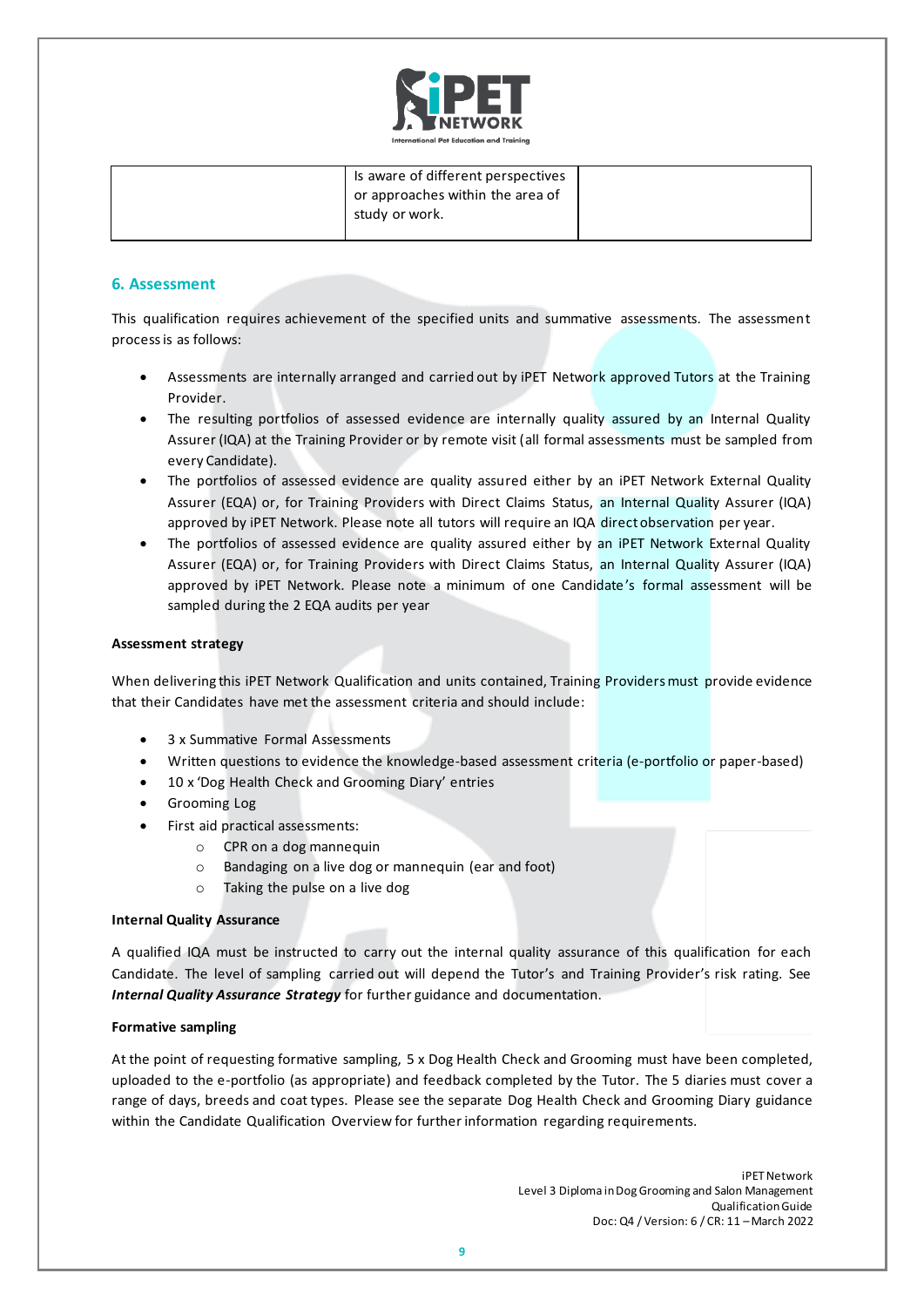

The purpose of formative sampling is to check the standard of skills developed and whether the Candidate's progress is appropriate to their point within the qualification.

## **Summative sampling**

Once the Candidate has completed the qualification the Tutor must inform the IQA. The IQA is then r equired to complete a 'final' sample before requesting the Candidate's certificate.

#### **Summative assessment**

All Candidates' Summative Formal Assessments will be 100% internally quality assured regardless of the Tutor's risk rating. This is to ensure robust quality assurance and to address potential conflicts between the Tutor and the Candidate regarding the Summative Formal Assessment decision. Evidence is available for standardisation purposes. The IQA must be able to directly sample video evidence from 1 of the 3 assessments.

# **External Quality Assurance (EQA) observations of IQA activity**

Each External Quality Assurer is responsible for carrying out IQA observations. This is a key element to the quality monitoring process, ensuring that the IQA confirms the Tutor fully understands the assessment process and they are following the assessment strategy that is put in place by iPET Network. IQA observations must be carried out annually, as a minimum, and these will be conducted by the EQA.

The IQA observations may be completed via video call e.g. Skype, zoom etc. The EQA may schedule this directly with the IQA or they may sample pre-recorded evidence along with completed student interviews and the *Tutor Observation Record*.

## **Accessing assessment documents and storage**

All documents relevant to the qualification delivery (Qualification Collateral) will be made available in read-only format online. These documents include (but are not limited to):

- Qualification Handbooks
- Assessment documents including paper-based Workbooks
- Candidate Resource Handbooks
- Other resources for delivery such as activities/handouts/PowerPoint slides etc.
- IQA documents

Any Training Provider choosing not to use the e-portfolio system, will instead, need to use an online document storage platform of your choice, such as OneDrive, Google Drive or Sharepoint. All Candidate evidence will need to be uploaded to this online platform. When we need access to this information for IQA/EQA purposes, iPET Network will request a link to share access to the relevant folder.

After a Formal Summative Assessment has been completed, the results spreadsheet must be uploaded to the Web Portal. The Summative Formal Assessment Record form must also be uploaded to the e-portfolio (if being used), or, if not, uploaded to the Training Provider's choice of online document storage platform.

# **Appeals**

To ensure a fair assessment procedure is carried out, the Candidate must be fully briefed on the assessment requirements and given instructions on their right to appeal. All Training Providers must have an up to date Appeals procedure.

# **What constitutes a fail?**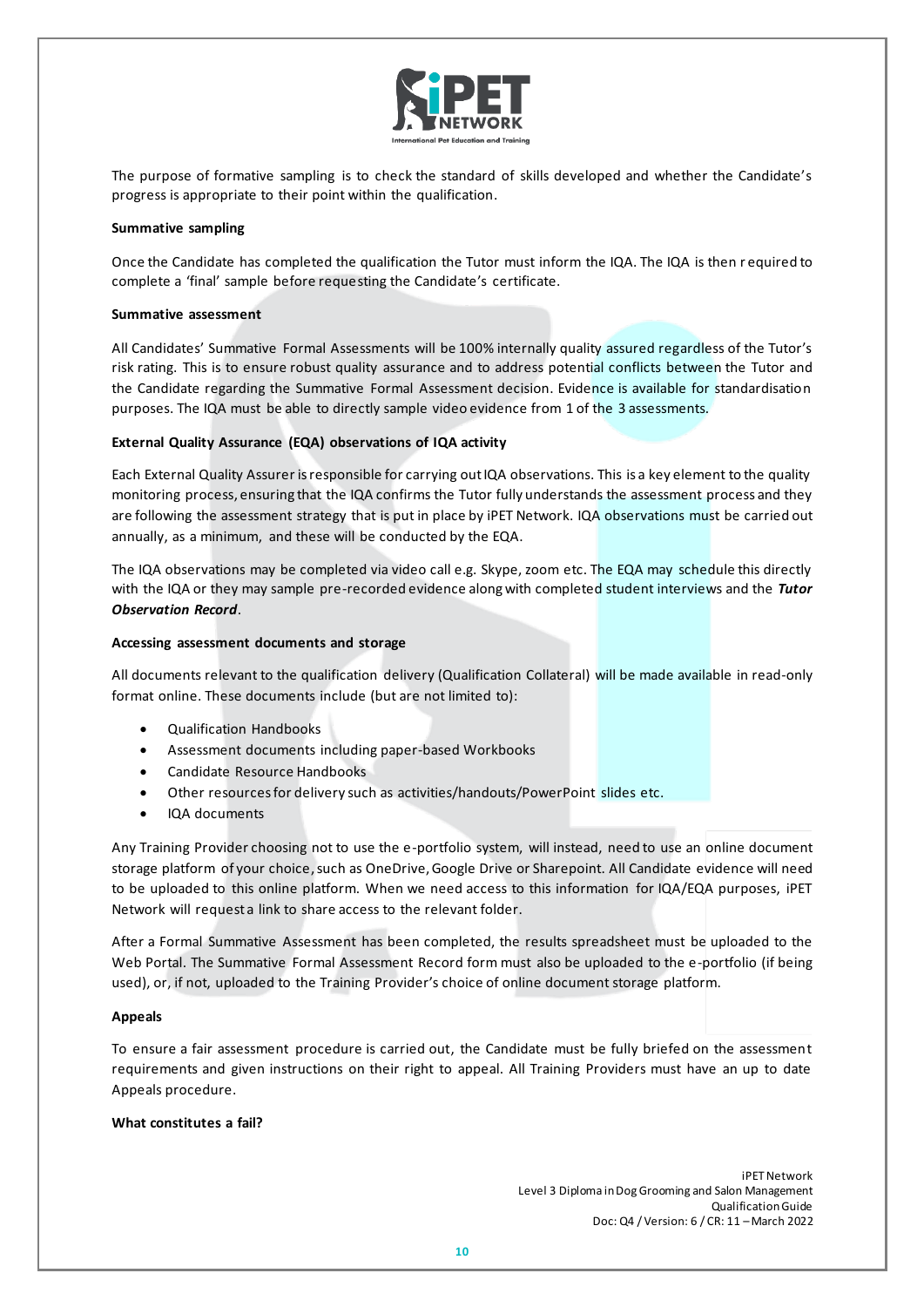

It is at the Tutor's professional discretion if they pass or fail the Candidate. Below is a guide to what might constitute a fail during a dog grooming assessment:

- Inappropriate handling of the dog
- A lack of overall knowledge of the dog
- Injury to the dog
- Personal safety jeopardy
- Poor quality of the groom
- Groom not completed to client requirements

Please note this list is not exhaustive.

When making an assessment decision it is important that all evidence and feedback is documented to support the assessment decision whether it is a pass or fail. If the decision is a fail, then the Candidate must be provided with support and the opportunity to re-sit the assessment once they are ready.

# **7. Offering theQualification**

Training Providers wishing to deliver this qualification will need to demonstrate the ability to adhere to quality assurance and assessment regulations.

All procedures for the use of this qualification or units of this qualification, including approval, registration of Candidates, quality assurance process and certification will be completed through iPET Network, who will have an allocated Account Manager to support the Training Provider. Any queries or difficulties should be directed to the iPET Network office on 0800 433 4700.

#### **Approval to offer the qualification**

Training Providers wishing to offer this qualification must note the requirements stipulated in Appendix A of this guide.

To gain approval to offer the qualification, Training Providers must submit an iPET Network qualification form which can be downloaded from the website [www.ipetnetwork.co.uk](http://www.ipetnetwork.co.uk/)

To offer this qualification, potential Training Providers must apply for Training Provider approval with iPET Network. Applications can be made via email [info@ipetnetwork.co.uk](mailto:info@ipetnetwork.co.uk) or by calling 0800 433 4700.

For more information, visit our website [www.ipetnetwork.co.uk](http://www.ipetnetwork.co.uk/)

#### **Standardisation**

Standardisation is a process that promotes consistency in the understanding and application of standards.

Standardisation:

- Establishes statements on the standard of evidence required to meet the assessment criteria for the units in iPET Network qualifications;
- Makes recommendations on assessment practice;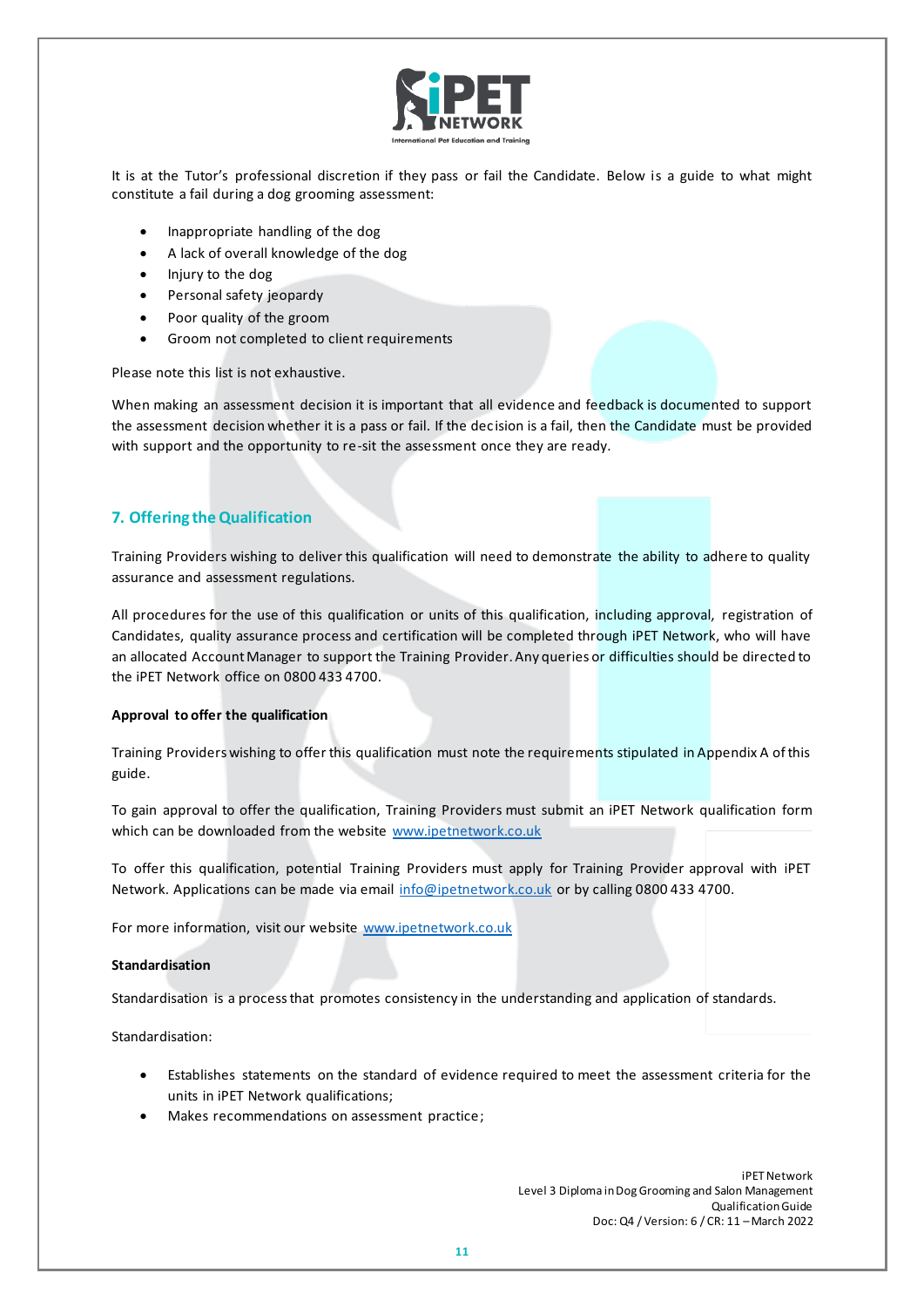

- Produces advice and guidance for the assessment of units;
- Identifies good practice in assessment.

It is a requirement of the Training Provider approval process that each Training Provider offering units from iPET Network qualifications must provide assessment materials and Candidates' evidence for standardisation if requested.

iPET Network will notify Training Providers of the required sample for standardisation purposes. Assessment materials, Candidates' evidence and Tutor feedback will be sent to iPET Network by Training Providers.

Outcomes from standardisation will be available to Training Providers through iPET Network.

# **Support for Training Providers**

iPET Network provide all of our Training Providers with on-going support and advice on the use of iPET Network units and qualifications, including the requirements for assessment.

If Training Providers are approved to offer iPET Network units and qualifications have obtained a UKPRN (UK Provider Reference Number) from the UKRLP (UK Register of Learning Providers), this will be used as the Training Providers reference number. If a Training Provider has not obtained a UKPRN they will be issued with a unique IPET Network Training Provider number.

Information about obtaining a Unique Candidate Number (UCN) on behalf of the Candidates is included in the iPET Network Training Provider Handbook.

# **Training Provider responsibilities**

Each Training Provider should identify a named contact person who will be responsible for any iPET Network provision within the Training Provider organisation.

The Training Provider contact must ensure all procedures relating to the delivery of the qualification operate effectively in the centre.

The Training Provider contact is the person responsible for confirming and ensuring that the Training Provider meets all the iPET Network requirements for Training Provider recognition.

The Training Provider contact is responsible for ensuring all relevant iPET Network documentation is distributed as required within the Training Provider and that the security requirements for external assessment are adhered to, where applicable.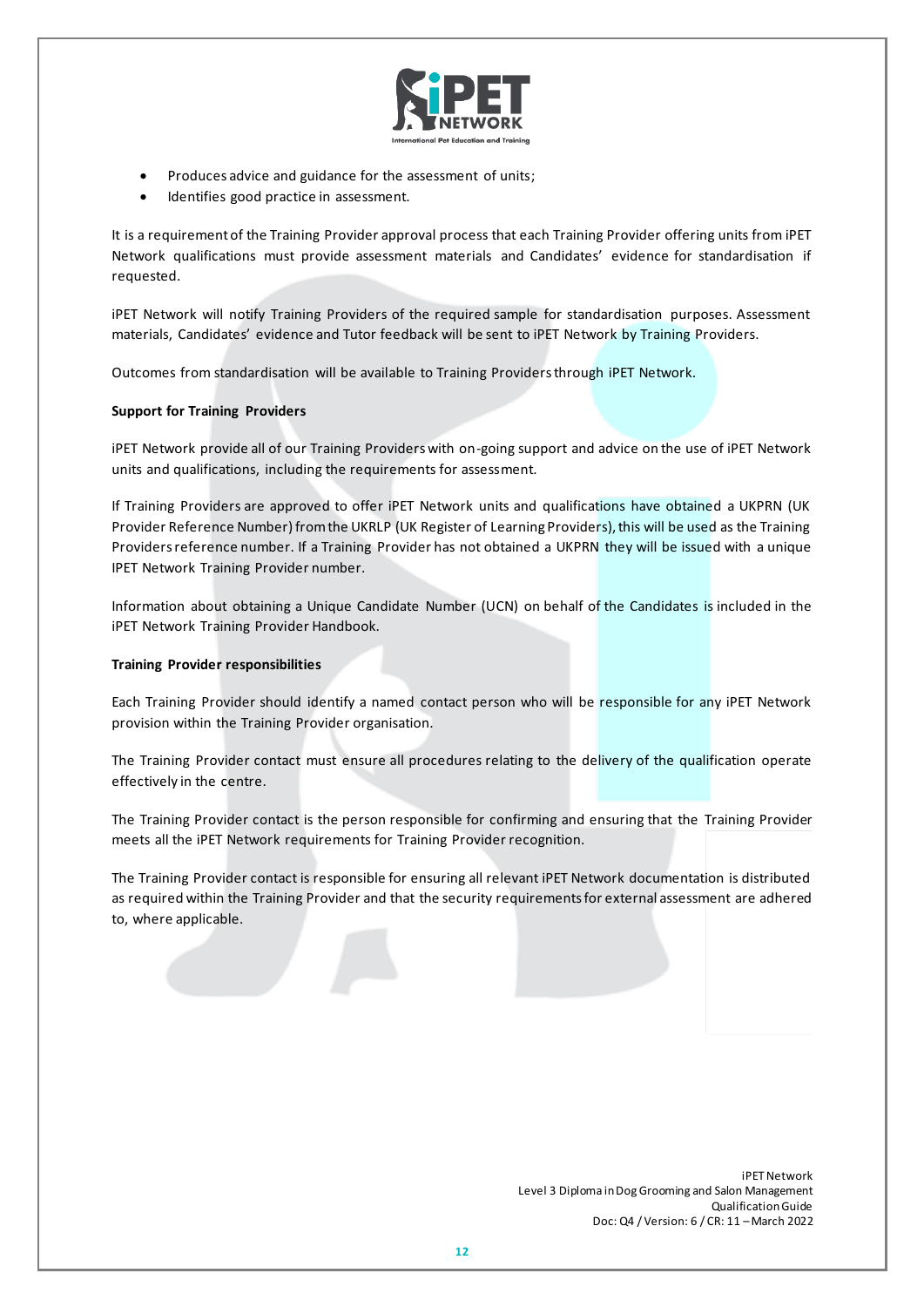

# **8. AppendixA– RequirementstoDeliverThis Qualification**

To offer this qualification, Training Providers must ensure that Tutors delivering this qualification have one of the following recognised professional qualifications:

• the iPET Network Level 3 Diploma in Dog Grooming and Salon Management

or

- the OCNWM Level 3 Diploma in Dog Grooming; or
- the City and Guilds Advanced Grooming Certificate 7750; or
- the full Diploma 7763-03; or
- the new 7863-03 Diploma

## and

hold a teaching certificate (examples detailed below) and / or are able to demonstrate their teaching experience:

- the Level 3 Award in Education and Training; or
- the iPET Network Level 3 Award for Educators in the Canine and Feline Sector; or
- the Level 4 Certificate in Education and Training; or
- Level 3 or 4 PTLLS (or equivalent).

If no formal teaching qualification is held, it will be a requirement that a teaching qualification is achieved within 6 months of approval.

And,

• has a minimum of 3 years' professional and practical dog grooming experience.

NB, The Training Provider must have an appointed Canine Emergency First Aid pr actitioner and must be able to provide a copy of certification. The Training Provider must ensure that the Tutor's certification is updated every 3 years.

Training Providers must also ensure that they have in place an Internal Quality Assurer who:

- Holds or is working towards a Level 4 Award in Internal Quality Assurance of Assessment Processes and Practices or its equivalent;
- Has substantial experience of working in or assessing qualifications in dog grooming; and
- Is familiar with the assessment requirements of the qualification for which they are the Internal Quality Assurer.

Or

• Gold package registrations are used *(refer to Training Provider fees)*

# **9. Qualification Unit Breakdown and Assessor Guidance**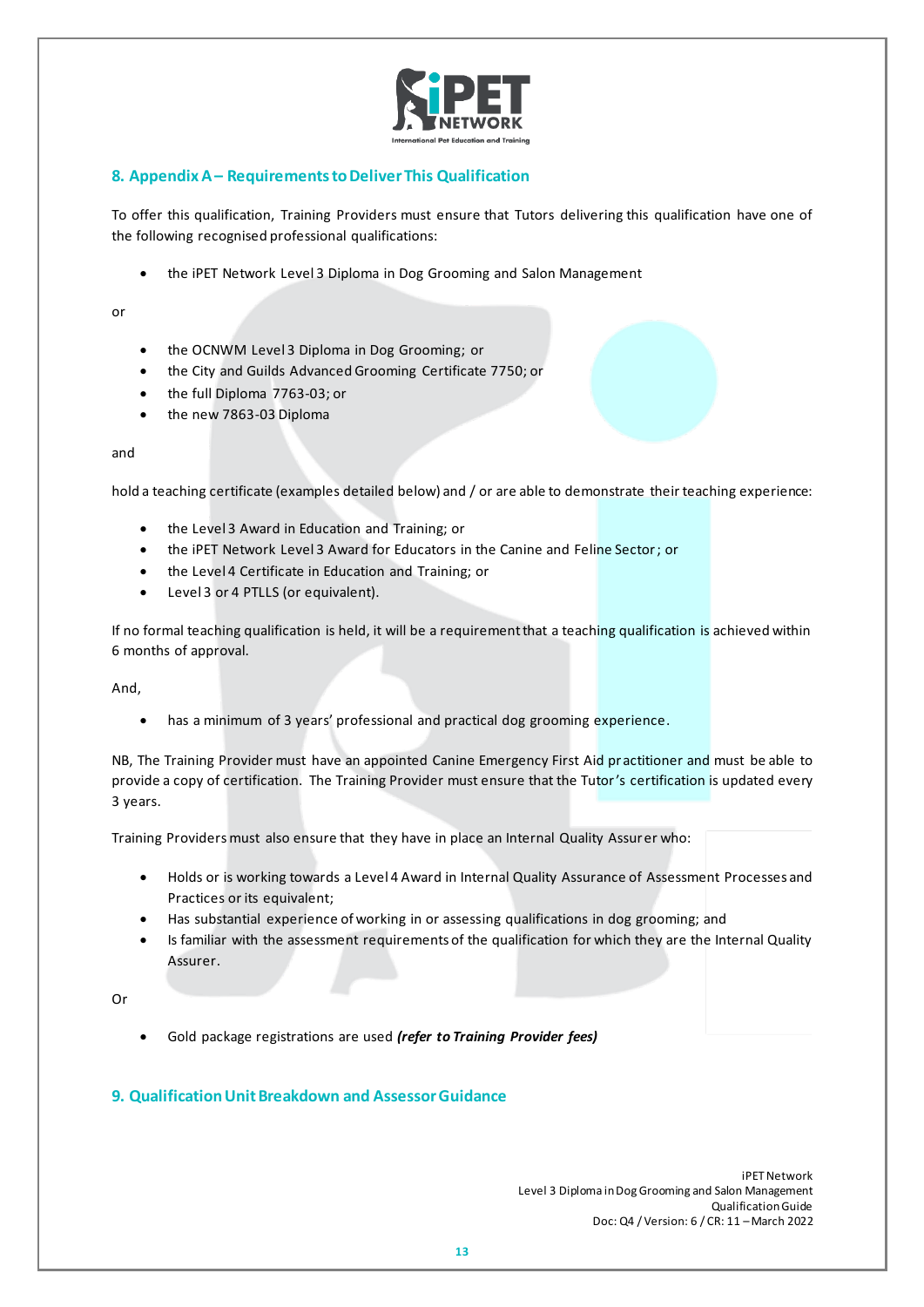

| Unit title:               | <b>Health and Safety in a Dog Grooming Environment</b>                                                                                                                                                                                                                                                                                                                          |
|---------------------------|---------------------------------------------------------------------------------------------------------------------------------------------------------------------------------------------------------------------------------------------------------------------------------------------------------------------------------------------------------------------------------|
| Level:                    | 3                                                                                                                                                                                                                                                                                                                                                                               |
| Credit value:             | $\overline{2}$                                                                                                                                                                                                                                                                                                                                                                  |
| GLH:                      | 13                                                                                                                                                                                                                                                                                                                                                                              |
| TQT:                      | 20                                                                                                                                                                                                                                                                                                                                                                              |
| Unit code:                | 301                                                                                                                                                                                                                                                                                                                                                                             |
| Unit reference            | Y/618/1636                                                                                                                                                                                                                                                                                                                                                                      |
| number:                   |                                                                                                                                                                                                                                                                                                                                                                                 |
| Unit aim:                 | The aim of this unit is to provide the knowledge, skills and understanding of the<br>importance of safe working practices in the grooming environment. The unit<br>considers: compliance with health and safety legislation, awareness of potential<br>hazards and risks, biosecurity and ensuring promotion of high standards of<br>welfare for dogs under the groomer's care. |
| <b>Number of learning</b> | 4                                                                                                                                                                                                                                                                                                                                                                               |
| outcomes                  |                                                                                                                                                                                                                                                                                                                                                                                 |
|                           |                                                                                                                                                                                                                                                                                                                                                                                 |

| <b>Learning Outcomes</b>                            |                                               | <b>Assessment Criteria</b>                          |                                             |  |
|-----------------------------------------------------|-----------------------------------------------|-----------------------------------------------------|---------------------------------------------|--|
| The learner will:                                   |                                               | The learner can:                                    |                                             |  |
| 1.                                                  | Understand the requirements of relevant       | 1.1. Identify relevant legislation relating to safe |                                             |  |
|                                                     | legislation and safe working practices in the |                                                     | working practices within the grooming salon |  |
|                                                     | dog grooming environment                      | 1.2. Describe how environmental damage can be       |                                             |  |
|                                                     |                                               |                                                     | minimised in a dog grooming environment     |  |
|                                                     |                                               | 1.3. Explain how to dispose of waste safely in      |                                             |  |
|                                                     |                                               |                                                     | accordance with relevant legislation        |  |
| 2.                                                  | Understand the importance of recognising      | 2.1. Recognise risks and potential hazards within   |                                             |  |
|                                                     | potential hazards and risks in a grooming     | the grooming environment and strategies for         |                                             |  |
|                                                     | environment                                   | minimising risk                                     |                                             |  |
|                                                     |                                               | 2.2. Describe how to minimise risk when lone        |                                             |  |
|                                                     |                                               | working                                             |                                             |  |
|                                                     |                                               | 2.3. Describe health risks posed to the groomer at  |                                             |  |
|                                                     |                                               |                                                     | work and how these risks may be minimised   |  |
| З.                                                  | Know how to maintain biosecurity of the       | 3.1. Describe different methods of cleaning and     |                                             |  |
|                                                     | grooming environment                          | sterilising grooming equipment                      |                                             |  |
|                                                     |                                               | 3.2. Explain how to ensure that welfare and         |                                             |  |
|                                                     |                                               | security of animals is maintained during            |                                             |  |
|                                                     |                                               | cleaning procedures                                 |                                             |  |
| 4.                                                  | Be able to maintain biosecurity of the        | 4.1. Select and use appropriate personal            |                                             |  |
|                                                     | grooming environment                          | protective equipment and cleaning materials         |                                             |  |
|                                                     |                                               | following manufacturer instructions and             |                                             |  |
|                                                     |                                               | company procedure                                   |                                             |  |
| 4.2. Clean and maintain a range of areas within the |                                               |                                                     |                                             |  |
|                                                     |                                               | grooming environment                                |                                             |  |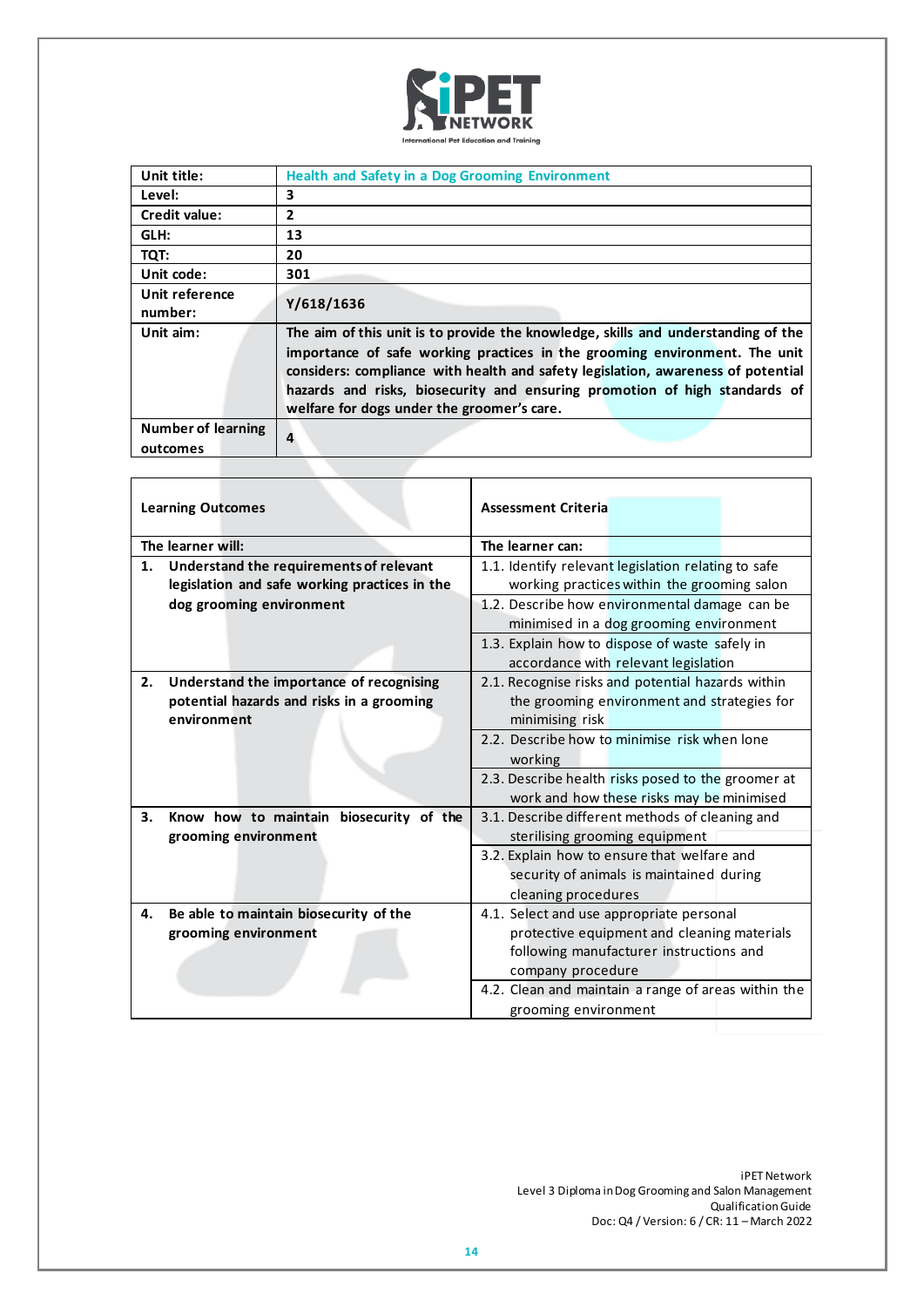

All Assessment Criteria must be evidenced. For guidance on assessment, including principles of assessment and methods which may be used, Training Providers should consult the iPET Network's Assessment Methods and the 'Assessment' section of the iPET Network Handbook, both available on our website [www.ipetnetwork.co.uk.](http://www.ipetnetwork.co.uk/)

| Sector Subject Area (SSA)              | 3.3      |  |  |
|----------------------------------------|----------|--|--|
| Date from which unit will be available | 10.05.22 |  |  |
| for learners                           |          |  |  |
| Unit review date                       | 10.05.23 |  |  |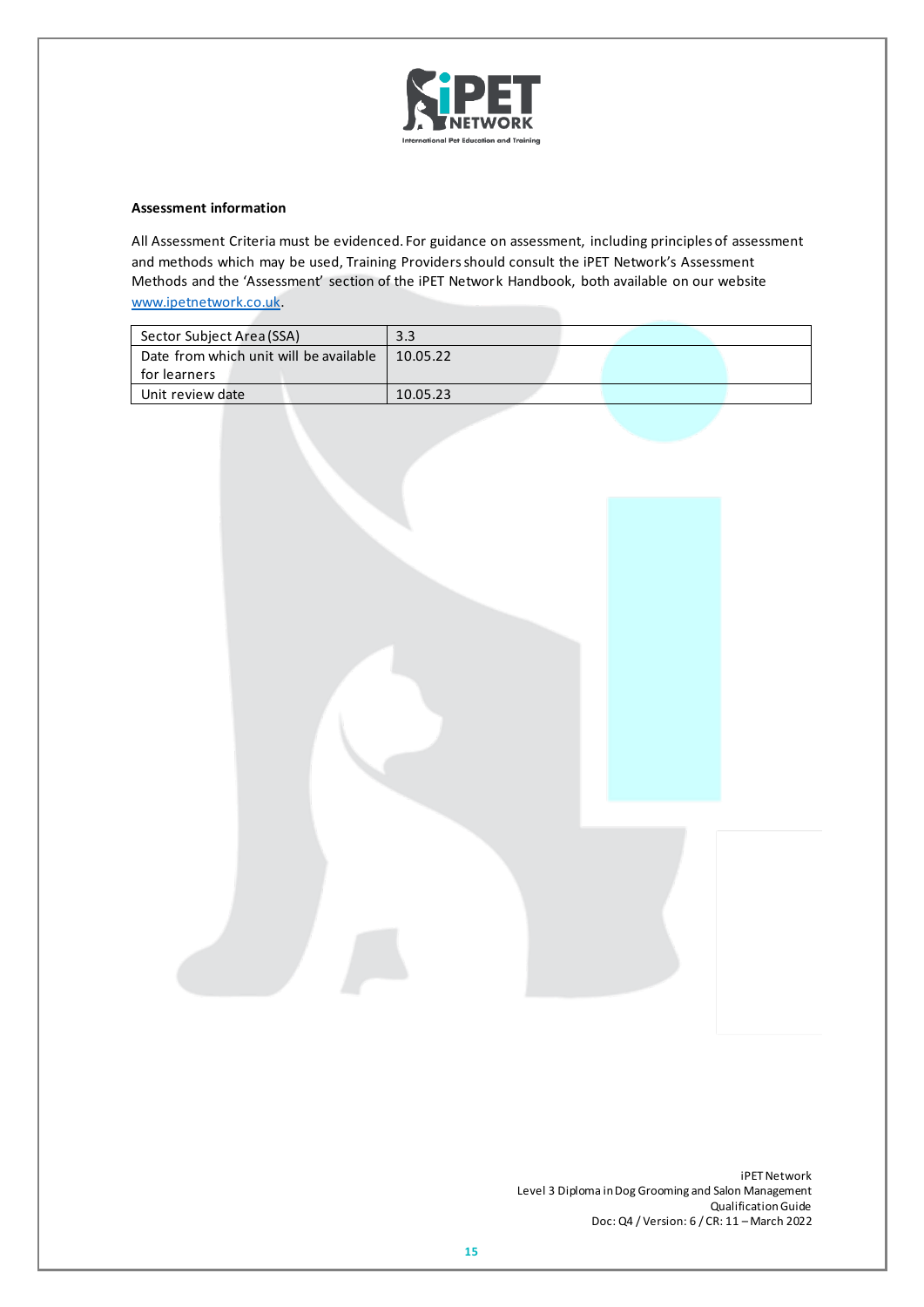

| Unit title:               | Promote the Welfare of Dogs Conforming with Relevant Legislation                  |
|---------------------------|-----------------------------------------------------------------------------------|
| Level:                    | 3                                                                                 |
| <b>Credit value:</b>      | 3                                                                                 |
| GLH:                      | 13                                                                                |
| TQT:                      | 30                                                                                |
| Unit code:                | 302                                                                               |
| Unit reference            | D/618/1637                                                                        |
| number:                   |                                                                                   |
| Unit aim:                 | The aim of this unit is to provide the knowledge, skills and understanding of how |
|                           | to promote and maintain the health and welfare of animals following health and    |
|                           | safety and animal welfare requirements. To recognise welfare issues and be able   |
|                           | to take specific measures to make adjustments to the environmental conditions.    |
| <b>Number of learning</b> |                                                                                   |
| outcomes                  | $\overline{2}$                                                                    |

| <b>Learning Outcomes</b>                                                            | <b>Assessment Criteria</b>                                                                                                                                           |  |  |  |
|-------------------------------------------------------------------------------------|----------------------------------------------------------------------------------------------------------------------------------------------------------------------|--|--|--|
| The learner will:                                                                   | The learner can:                                                                                                                                                     |  |  |  |
| Know how to recognise, promote and<br>1.<br>maintain the health and welfare of dogs | 1.1. Describe how to promote the heath and<br>general welfare of dogs that is consistent with<br>relevant legislation, minimising stress and<br>injury               |  |  |  |
|                                                                                     | 1.2. Describe how to identify welfare concerns                                                                                                                       |  |  |  |
|                                                                                     | 1.3. Explain methods of preventative care that can<br>be provided by a groomer, vet and owner to<br>maintain a dog's health and welfare                              |  |  |  |
|                                                                                     | 1.4. Identify zoonotic diseases and the precautions<br>necessary to maintain personal hygiene and<br>safety of both yourself and the dogs under<br>your care         |  |  |  |
|                                                                                     | 1.5. Identify zooanthroponotic diseases and the<br>precautions necessary to maintain personal<br>hygiene and safety of both yourself and the<br>dogs under your care |  |  |  |
|                                                                                     | 1.6. Describe the three-layered structure of the<br>skin                                                                                                             |  |  |  |
|                                                                                     | 1.7. Identify the structure of a hair                                                                                                                                |  |  |  |
|                                                                                     | 1.8. Explain the process of hair development,<br>growth and shedding                                                                                                 |  |  |  |
|                                                                                     | 1.9. Review breed differences in coat texture and<br>growth                                                                                                          |  |  |  |
|                                                                                     | 1.10. Discuss factors that influence the hair cycle                                                                                                                  |  |  |  |
|                                                                                     | 1.11. Describe the role of melanin and health                                                                                                                        |  |  |  |
|                                                                                     | conditions associated with pigmentation, or<br>lack of pigmentation, in the skin and/or hair                                                                         |  |  |  |
|                                                                                     | 1.12. Identify the mechanisms responsible for<br>body temperature regulation                                                                                         |  |  |  |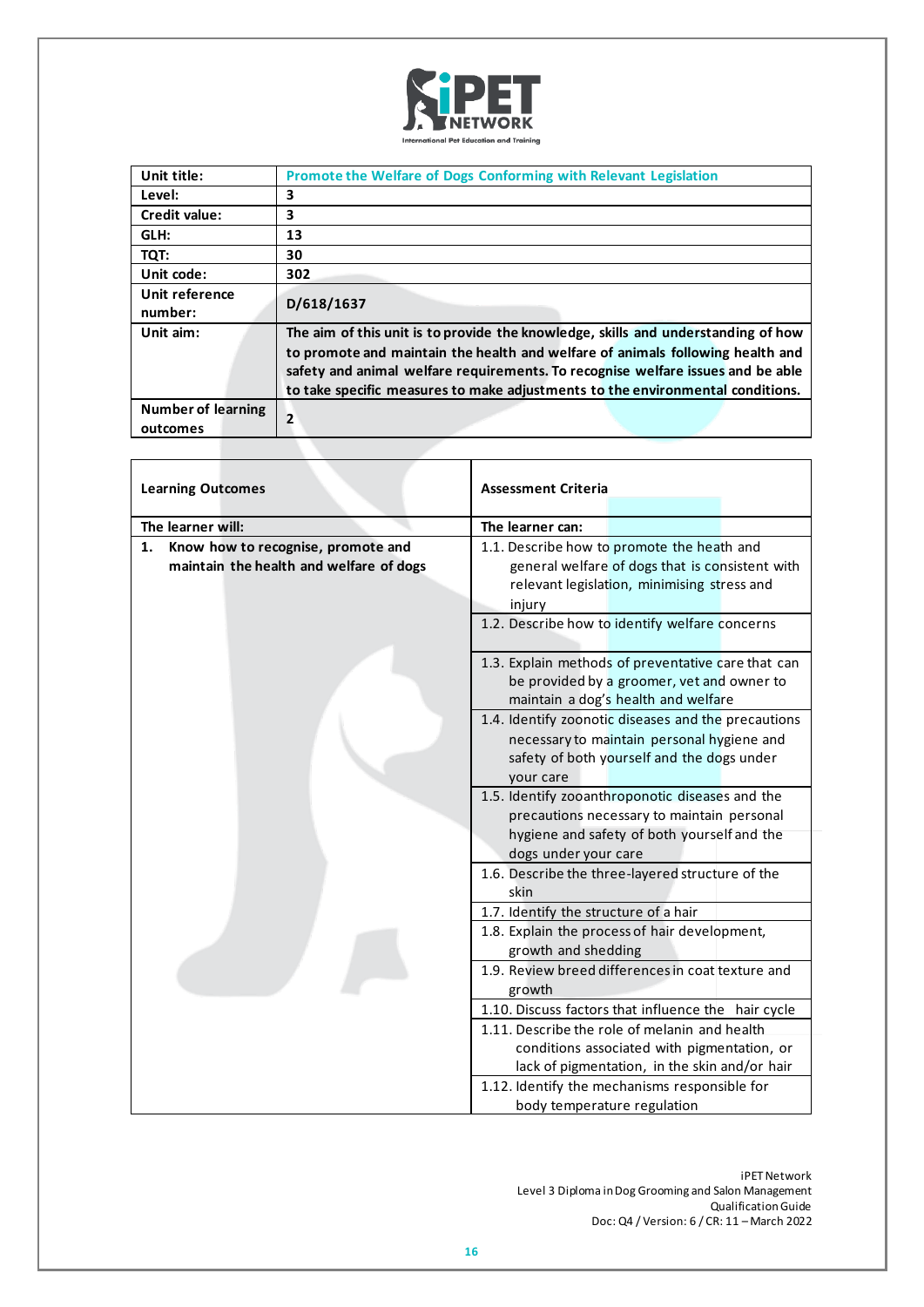

|                                                                            | 1.13. Identify procedures to follow if an incident<br>were to occur during the grooming process                                       |  |  |
|----------------------------------------------------------------------------|---------------------------------------------------------------------------------------------------------------------------------------|--|--|
|                                                                            | 1.14. Describe how to promote welfare of<br>pregnant bitches during the grooming<br>process                                           |  |  |
| Be able to promote and maintain the health<br>2.<br>and welfare of animals | 2.1. Provide and maintain care for animals in a way<br>which is consistent with relevant legislation,<br>minimising stress and injury |  |  |
|                                                                            | 2.2. Demonstrate identification and recording of<br>welfare concerns                                                                  |  |  |
|                                                                            | 2.3. Carry out actions to promote animal health<br>and welfare                                                                        |  |  |

All Assessment Criteria must be evidenced. For guidance on assessment, including principles of assessment and methods which may be used, Training Providers should consult the iPET Network's Assessment Methods and the 'Assessment' section of the iPET Network Handbook, both available on our website [www.ipetnetwork.co.uk.](http://www.ipetnetwork.co.uk/)

| Sector Subject Area (SSA)              | 3.3      |  |
|----------------------------------------|----------|--|
| Date from which unit will be available | 10.05.22 |  |
| for learners                           |          |  |
| Unit review date                       | 10.05.23 |  |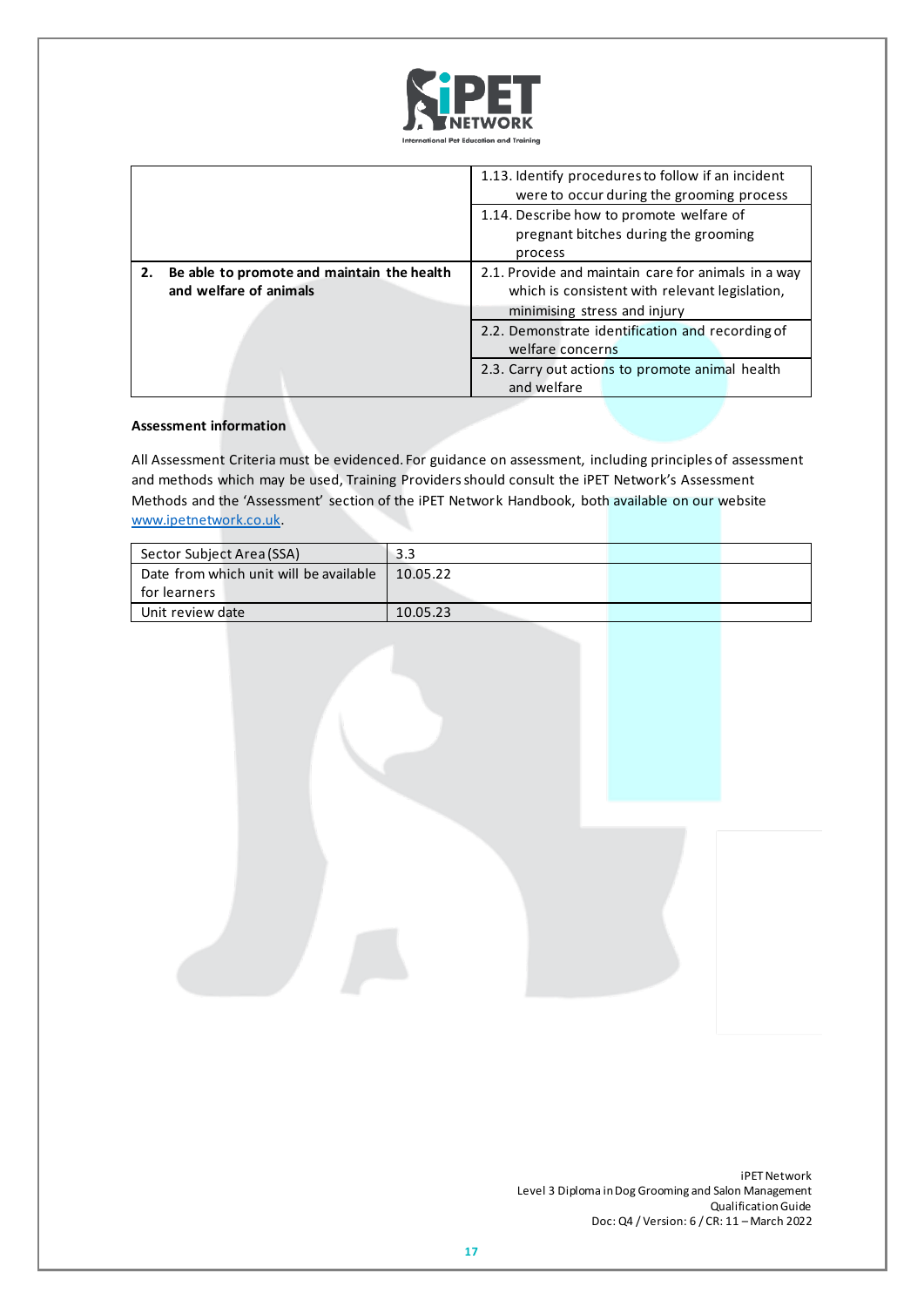

| Unit title:                           | <b>Customer Care and Managing Complaints</b>                                                                                                                                                                                                |
|---------------------------------------|---------------------------------------------------------------------------------------------------------------------------------------------------------------------------------------------------------------------------------------------|
| Level:                                | 3                                                                                                                                                                                                                                           |
| <b>Credit value:</b>                  | 2                                                                                                                                                                                                                                           |
| GLH:                                  | 13                                                                                                                                                                                                                                          |
| TQT:                                  | 20                                                                                                                                                                                                                                          |
| Unit code:                            | 303                                                                                                                                                                                                                                         |
| Unit reference<br>number:             | H/618/1638                                                                                                                                                                                                                                  |
| Unit aim:                             | The aim of this unit is to provide the knowledge and understanding to deliver<br>customer service, handle complaints and recommend solutions. The candidate<br>will know how to maintain customer relations and the importance of doing so. |
| <b>Number of learning</b><br>outcomes | 3                                                                                                                                                                                                                                           |

|                                                                                      | <b>Learning Outcomes</b>                                                                                                                        | <b>Assessment Criteria</b>                                                                      |                                                                                          |  |
|--------------------------------------------------------------------------------------|-------------------------------------------------------------------------------------------------------------------------------------------------|-------------------------------------------------------------------------------------------------|------------------------------------------------------------------------------------------|--|
|                                                                                      | The learner will:                                                                                                                               | The learner can:                                                                                |                                                                                          |  |
| Know how to care for and manage<br>1.<br>customers, adhering to relevant legislation |                                                                                                                                                 | 1.1. Describe correct techniques for greeting                                                   | visitors using effective communication                                                   |  |
|                                                                                      |                                                                                                                                                 | 1.2. Identify the information to be prepared for<br>consultation                                | customers to see and sign during their first                                             |  |
|                                                                                      |                                                                                                                                                 | 1.3. Manage customers in a dog grooming                                                         | environment, complying with relevant health<br>and safety legislation and company policy |  |
| 2.                                                                                   | Understand how to establish and maintain<br>customer relations                                                                                  | 2.1. Explain the importance of creating a positive                                              | impression and how to establish and maintain<br>customer loyalty and confidence          |  |
| 3.                                                                                   | Know and understand how to deal with<br>3.1. Identify the types of problems that may give<br>rise to customer complaints<br>customer complaints |                                                                                                 |                                                                                          |  |
|                                                                                      |                                                                                                                                                 | 3.2. Identify different platforms through which you<br>complaints effectively                   | may receive complaints and how to deal with                                              |  |
|                                                                                      |                                                                                                                                                 | 3.3. Explain possible complaint solutions that help<br>maintain customer loyalty and confidence |                                                                                          |  |

All Assessment Criteria must be evidenced. For guidance on assessment, including principles of assessment and methods which may be used, Training Providers should consult the iPET Network's Assessment Methods and the 'Assessment' section of the iPET Network Handbook, both available on our website [www.ipetnetwork.co.uk.](http://www.ipetnetwork.co.uk/)

| Sector Subject Area (SSA)              | 3.3      |
|----------------------------------------|----------|
| Date from which unit will be available | 10.05.22 |
| for learners                           |          |
| Unit review date                       | 10.05.23 |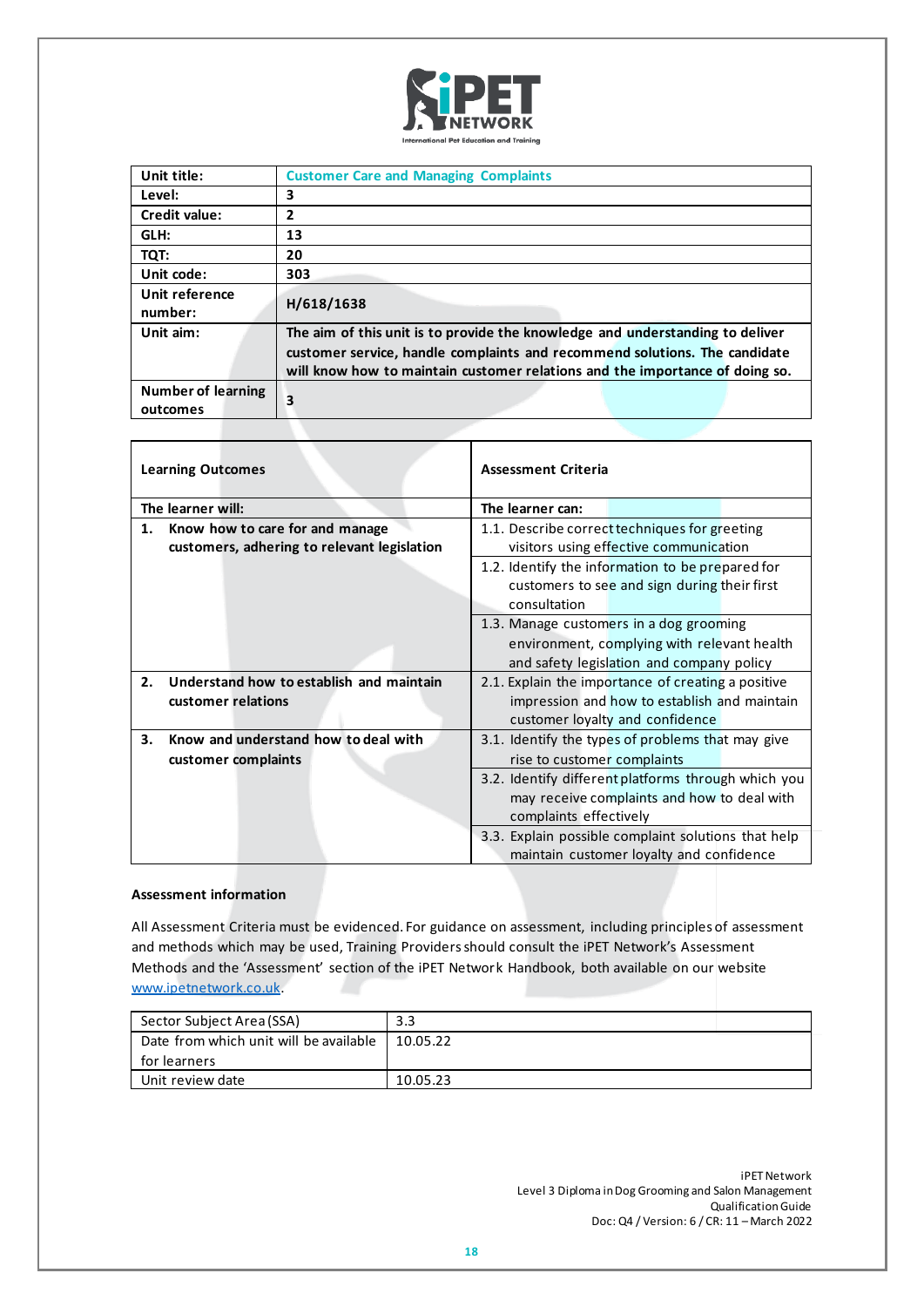

| Unit title:               | Assess and Plan Dog Grooming Styles and Maintenance of Equipment                                                                                                                                                                                                                                                                                                                                   |
|---------------------------|----------------------------------------------------------------------------------------------------------------------------------------------------------------------------------------------------------------------------------------------------------------------------------------------------------------------------------------------------------------------------------------------------|
| Level:                    | 3                                                                                                                                                                                                                                                                                                                                                                                                  |
| Credit value:             | 3                                                                                                                                                                                                                                                                                                                                                                                                  |
| GLH:                      | 13                                                                                                                                                                                                                                                                                                                                                                                                 |
| TQT:                      | 30                                                                                                                                                                                                                                                                                                                                                                                                 |
| Unit code:                | 304                                                                                                                                                                                                                                                                                                                                                                                                |
| Unit reference            | D/618/1640                                                                                                                                                                                                                                                                                                                                                                                         |
| number:                   |                                                                                                                                                                                                                                                                                                                                                                                                    |
| Unit aim:                 | The aim of this unit is to provide knowledge, understanding and skills to assess,<br>plan and record dog grooming styles according to breed standard styling or<br>client requirements. Candidates will demonstrate the importance of<br>maintaining equipment and safe working practices in line with current health<br>and safety legislation, animal welfare legislation and environmental good |
|                           | practice.                                                                                                                                                                                                                                                                                                                                                                                          |
| <b>Number of learning</b> | $\overline{a}$                                                                                                                                                                                                                                                                                                                                                                                     |
| outcomes                  |                                                                                                                                                                                                                                                                                                                                                                                                    |

|                             | <b>Learning Outcomes</b>                  | <b>Assessment Criteria</b>                          |  |  |
|-----------------------------|-------------------------------------------|-----------------------------------------------------|--|--|
|                             | The learner will:                         | The learner can:                                    |  |  |
| 1.                          | Know and understand requirements for      | 1.1. Explain why it is important to discuss and     |  |  |
|                             | assessing, planning and styling a dog,    | follow the client's requirements for styling        |  |  |
|                             | including the preparation and maintenance | 1.2. Describe how to assess and plan the grooming   |  |  |
|                             | of essential equipment                    | process according to breed standard and             |  |  |
|                             |                                           | mixed breed styling                                 |  |  |
|                             |                                           | 1.3. Explain the types of problems that may occur   |  |  |
|                             |                                           | during the grooming process and how these           |  |  |
| issues should be dealt with |                                           |                                                     |  |  |
|                             |                                           | 1.4. Explain the correct preparation, safe          |  |  |
|                             |                                           | maintenance and storage of grooming                 |  |  |
|                             |                                           | equipment                                           |  |  |
| 2.                          | Be able to assess and plan the styling    | 2.1. Complete and record a pre-grooming             |  |  |
|                             | requirements of a dog                     | consultation                                        |  |  |
|                             |                                           | 2.2. Plan required styling methods                  |  |  |
| 3.                          | Be able to prepare, maintain and use      | 3.1. Ensure equipment is prepared and maintained    |  |  |
|                             | relevant equipment and record equipment   | in a safe, effective condition and stored           |  |  |
|                             | used                                      | correctly after use                                 |  |  |
|                             |                                           | 3.2. Select the appropriate tools and equipment     |  |  |
|                             |                                           | for work                                            |  |  |
|                             |                                           | 3.3. Maintain records of equipment used for         |  |  |
|                             |                                           | styling                                             |  |  |
| 4.                          | Be able to promote health and safety and  | 4.1. Work in a way that is consistent with relevant |  |  |
|                             | environmental good practice               | legislation, codes of practice and any              |  |  |
|                             |                                           | additional requirements                             |  |  |
|                             |                                           | 4.2. Ensure work is carried out in a manner which   |  |  |
|                             |                                           | minimises environmental damage                      |  |  |

٦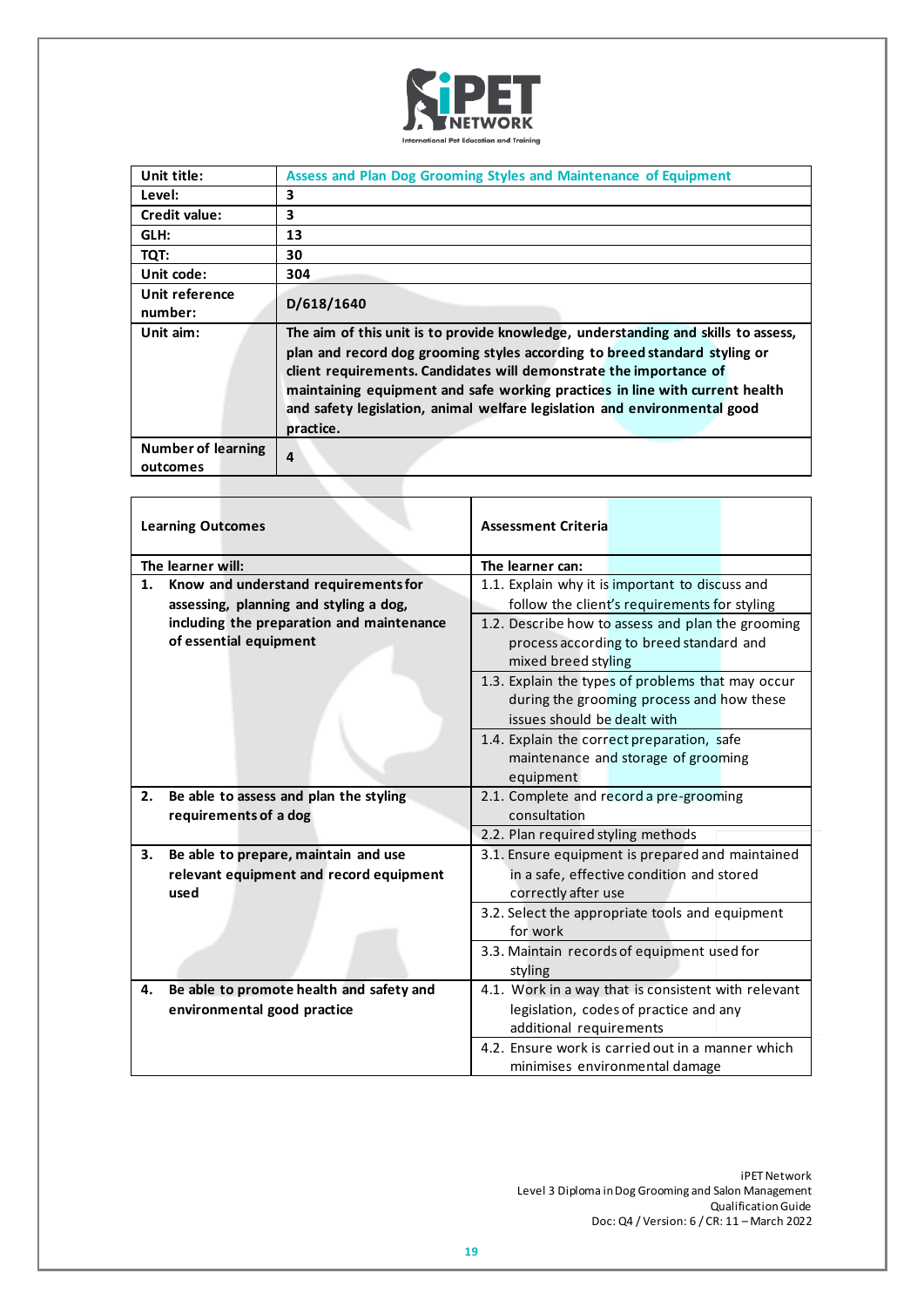

All Assessment Criteria must be evidenced. For guidance on assessment, including principles of assessment and methods which may be used, Training Providers should consult the iPET Network's Assessment Methods and the 'Assessment' section of the iPET Network Handbook, both available on our website [www.ipetnetwork.co.uk.](http://www.ipetnetwork.co.uk/)

| Sector Subject Area (SSA)              | 3.3      |  |
|----------------------------------------|----------|--|
| Date from which unit will be available | 10.05.22 |  |
| for learners                           |          |  |
| Unit review date                       | 10.05.23 |  |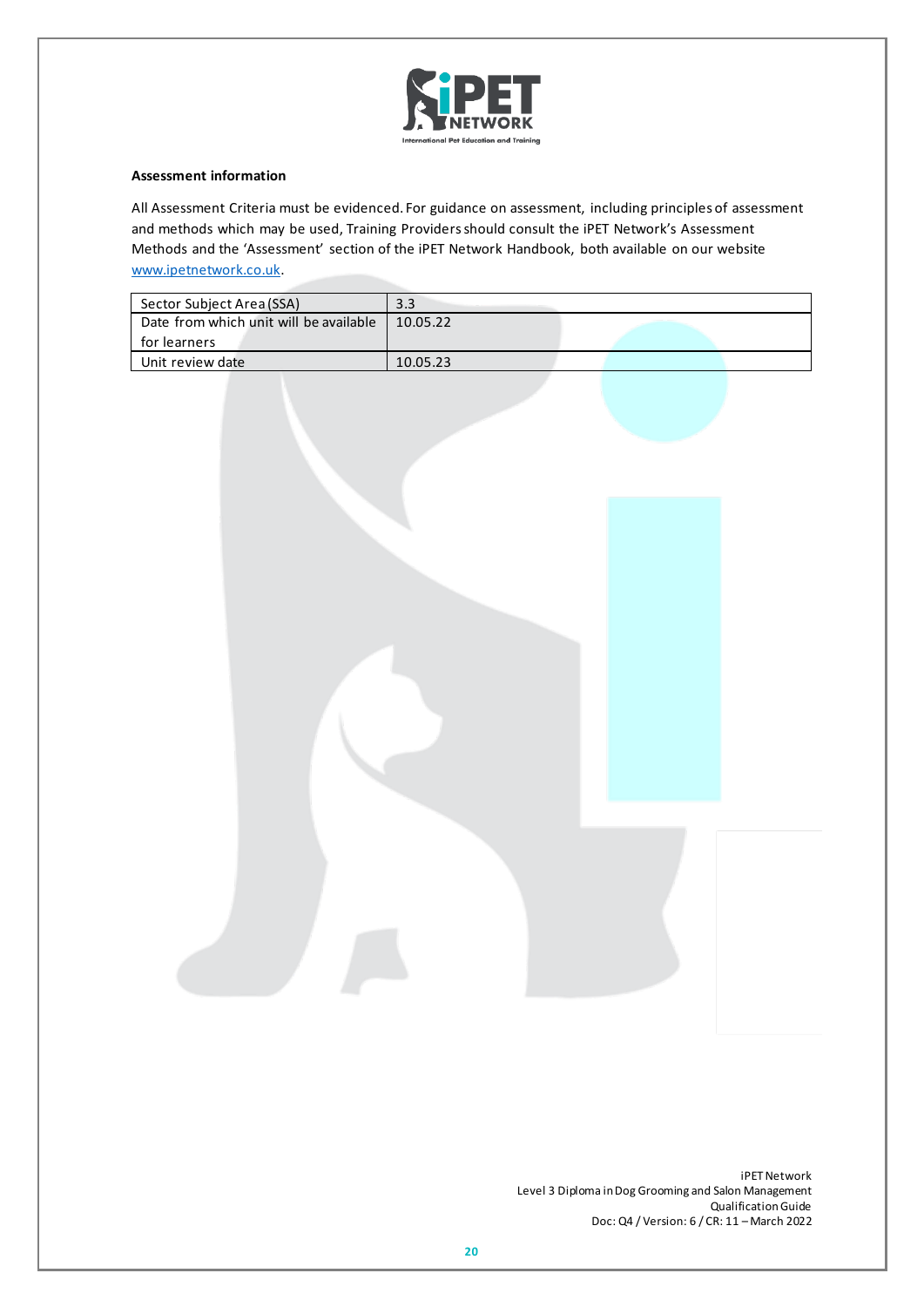

| Unit title:                           | <b>Health Checking, Handling and Canine Behaviour</b>                                                                                                                                                                                                                                                                 |
|---------------------------------------|-----------------------------------------------------------------------------------------------------------------------------------------------------------------------------------------------------------------------------------------------------------------------------------------------------------------------|
| Level:                                | 3                                                                                                                                                                                                                                                                                                                     |
| <b>Credit value:</b>                  | 6                                                                                                                                                                                                                                                                                                                     |
| GLH:                                  | 44                                                                                                                                                                                                                                                                                                                    |
| TQT:                                  | 60                                                                                                                                                                                                                                                                                                                    |
| Unit code:                            | 305                                                                                                                                                                                                                                                                                                                   |
| Unit reference<br>number:             | K/618/1639                                                                                                                                                                                                                                                                                                            |
| Unit aim:                             | The aim of this unit is to provide the knowledge, skills and understanding<br>required to care for dogs in a grooming environment. To be able to carry out<br>health checks and identify anatomical points on a dog, know and understand<br>canine behaviour and be able to adapt handling methods to different dogs. |
| <b>Number of learning</b><br>outcomes | 5                                                                                                                                                                                                                                                                                                                     |

|                                          | <b>Learning Outcomes</b>                    | <b>Assessment Criteria</b>                           |                                              |  |
|------------------------------------------|---------------------------------------------|------------------------------------------------------|----------------------------------------------|--|
|                                          |                                             |                                                      |                                              |  |
|                                          | The learner will:                           | The learner can:                                     |                                              |  |
| 1.                                       | Understand the anatomy of a dog             | 1.1. Identify anatomical points of a dog             |                                              |  |
|                                          |                                             | 1.2. Identify possible breed-related issues that     |                                              |  |
|                                          |                                             |                                                      | could affect the health of a dog and the     |  |
|                                          |                                             |                                                      | adjustments that can be made during the      |  |
|                                          |                                             | grooming process                                     |                                              |  |
| 2.                                       | Know and understand canine characteristics, | 2.1. Identify the 7 UK Kennel Club breed groups      |                                              |  |
|                                          | behaviour traits and handling               |                                                      | and the behaviour traits of each breed group |  |
|                                          |                                             | 2.2. Describe how dogs communicate including         |                                              |  |
|                                          |                                             | signs of stress                                      |                                              |  |
|                                          |                                             | 2.3. Identify different restraint equipment and      |                                              |  |
|                                          |                                             | methods of use                                       |                                              |  |
|                                          |                                             | 2.4. Identify techniques for handling, restraining   |                                              |  |
|                                          |                                             |                                                      | and controlling a dog to include the correct |  |
|                                          |                                             | method of moving joints                              |                                              |  |
|                                          |                                             | 2.5. Explain how to identify, reduce, record and     |                                              |  |
| report stress-related behaviours in dogs |                                             |                                                      |                                              |  |
| 3.                                       | Know how to identify and report the health  | 3.1. Identify the information that should be         |                                              |  |
|                                          | status of a dog                             |                                                      | recorded about the dog's health status and   |  |
|                                          |                                             | how these records are kept                           |                                              |  |
|                                          |                                             | 3.2. Describe signs of health and ill-health in dogs |                                              |  |
|                                          |                                             | 3.3. Summarise how poor health affects the           |                                              |  |
|                                          |                                             | grooming process                                     |                                              |  |
|                                          |                                             | 3.4. Identify types of endo and ectoparasites        |                                              |  |
|                                          |                                             | 3.5. Describe the signs and management of canine     |                                              |  |
|                                          |                                             | endo- and ectoparasites                              |                                              |  |
|                                          |                                             | 3.6. Describe the life cycle of the flea             |                                              |  |
| 4.                                       | Be able to carry out a health check         | 4.1. Carry out a full health check on a dog          |                                              |  |
|                                          |                                             | 4.2. Monitor and report signs of health and ill-     |                                              |  |
|                                          |                                             | health in dogs                                       |                                              |  |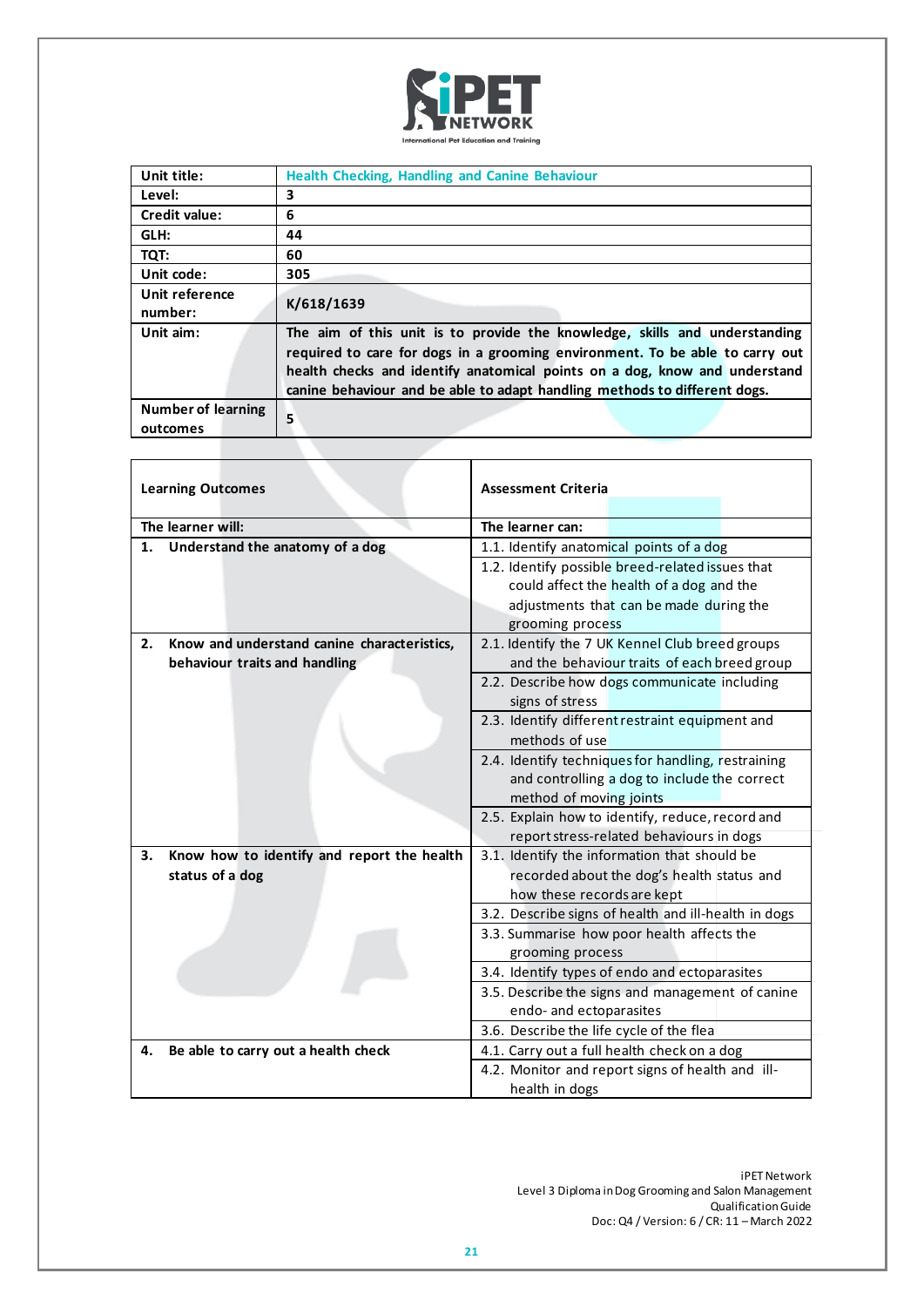

| Be able to influence canine behaviour and | 5.1. Correctly handle, restrain and control a dog to |
|-------------------------------------------|------------------------------------------------------|
| adapt handling techniques                 | include the correct method of moving joints          |
|                                           | 5.2. Identify, reduce, record and report stress-     |
|                                           | related behaviours in dogs                           |
|                                           | 5.3. Modify restraint techniques for a range of      |
|                                           | behaviours and situations                            |
|                                           | 5.4. Use appropriate PPE (Personal Protective        |
|                                           | Equipment) for handling and restraint                |

All Assessment Criteria must be evidenced. For guidance on assessment, including principles of assessment and methods which may be used, Training Providers should consult the iPET Network's Assessment Methods and the 'Assessment' section of the iPET Network Handbook, both available on our website [www.ipetnetwork.co.uk.](http://www.ipetnetwork.co.uk/)

| Sector Subject Area (SSA)              | 3.3      |  |
|----------------------------------------|----------|--|
| Date from which unit will be available | 10.05.22 |  |
| for learners                           |          |  |
| Unit review date                       | 10.05.23 |  |

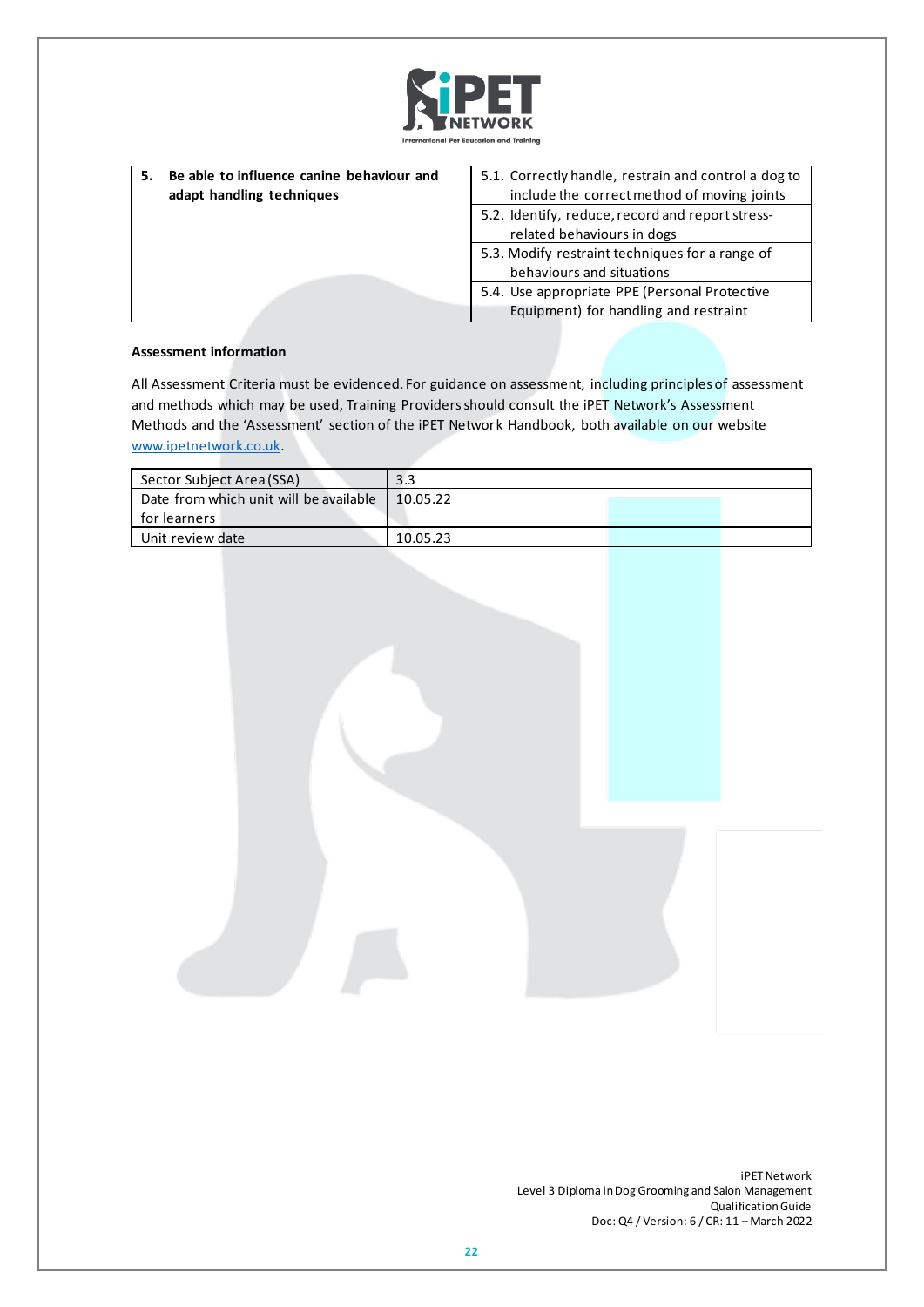

| Unit title:               | Prepare, Style and Finish a Range of Dog Breeds                                    |
|---------------------------|------------------------------------------------------------------------------------|
| Level:                    | 3                                                                                  |
| Credit value:             | 20                                                                                 |
| GLH:                      | 189                                                                                |
| TQT:                      | 203                                                                                |
| Unit code:                | 306                                                                                |
| Unit reference            | H/618/1641                                                                         |
| number:                   |                                                                                    |
| Unit aim:                 | The aim of this unit is to provide knowledge, understanding and skills required to |
|                           | prepare, style and finish a range of dog breeds using various techniques according |
|                           | to breed pattern or client requirements.                                           |
| <b>Number of learning</b> | 9                                                                                  |
| outcomes                  |                                                                                    |

| <b>Learning Outcomes</b>                                                                       |                                                                                                                            | <b>Assessment Criteria</b>                                                                                                             |  |
|------------------------------------------------------------------------------------------------|----------------------------------------------------------------------------------------------------------------------------|----------------------------------------------------------------------------------------------------------------------------------------|--|
|                                                                                                | The learner will:                                                                                                          | The learner can:                                                                                                                       |  |
| 1.                                                                                             | Understand the preparation for styling and<br>finishing techniques for different breed<br>patterns and client requirements | 1.1 Identify and describe the variety of coat types<br>in dogs and list the appropriate grooming<br>equipment for each                 |  |
| 2.                                                                                             | Understand the use of appropriate<br>techniques to handle and restrain a range of                                          | 2.1. Identify the risks to the dog and handler<br>during the grooming process                                                          |  |
|                                                                                                | dogs, with different temperaments, during<br>preparation and styling                                                       | 2.2. Explain how health and safety risks can be<br>reduced for the dog and handler during the<br>grooming process                      |  |
|                                                                                                |                                                                                                                            | 2.3. Explain how to adapt handling techniques<br>where necessary, to suit the dog                                                      |  |
| Know how to assess a dog for hand stripping<br>З.<br>and understand the hand stripping process |                                                                                                                            | 3.1. Explain the method and technique used when<br>hand stripping (to include carding the coat)                                        |  |
|                                                                                                |                                                                                                                            | 3.2. Identify a breed of dog, from each of the UK<br>Kennel club breed groups, that can be hand<br>stripped                            |  |
|                                                                                                |                                                                                                                            | 3.3. Describe the factors that may prevent hand<br>stripping                                                                           |  |
|                                                                                                |                                                                                                                            | 3.4. Explain the correct bathing process and the<br>potential health risks involved with hand<br>stripping                             |  |
| 4.                                                                                             | Be able to use appropriate techniques to<br>handle and restrain a range of dogs with                                       | 4.1. Recognise the risks to the dog and handler<br>during the grooming process                                                         |  |
|                                                                                                | different temperaments during preparation<br>and styling                                                                   | 4.2. Reduce the health and safety risks to the dog<br>and handler during the grooming process                                          |  |
|                                                                                                |                                                                                                                            | 4.3. Adapt handling techniques where necessary,<br>to suit the dog                                                                     |  |
|                                                                                                |                                                                                                                            | 4.4. Demonstrate effective handling and<br>restraining techniques whilst carrying out a<br>range of tasks using a variety of equipment |  |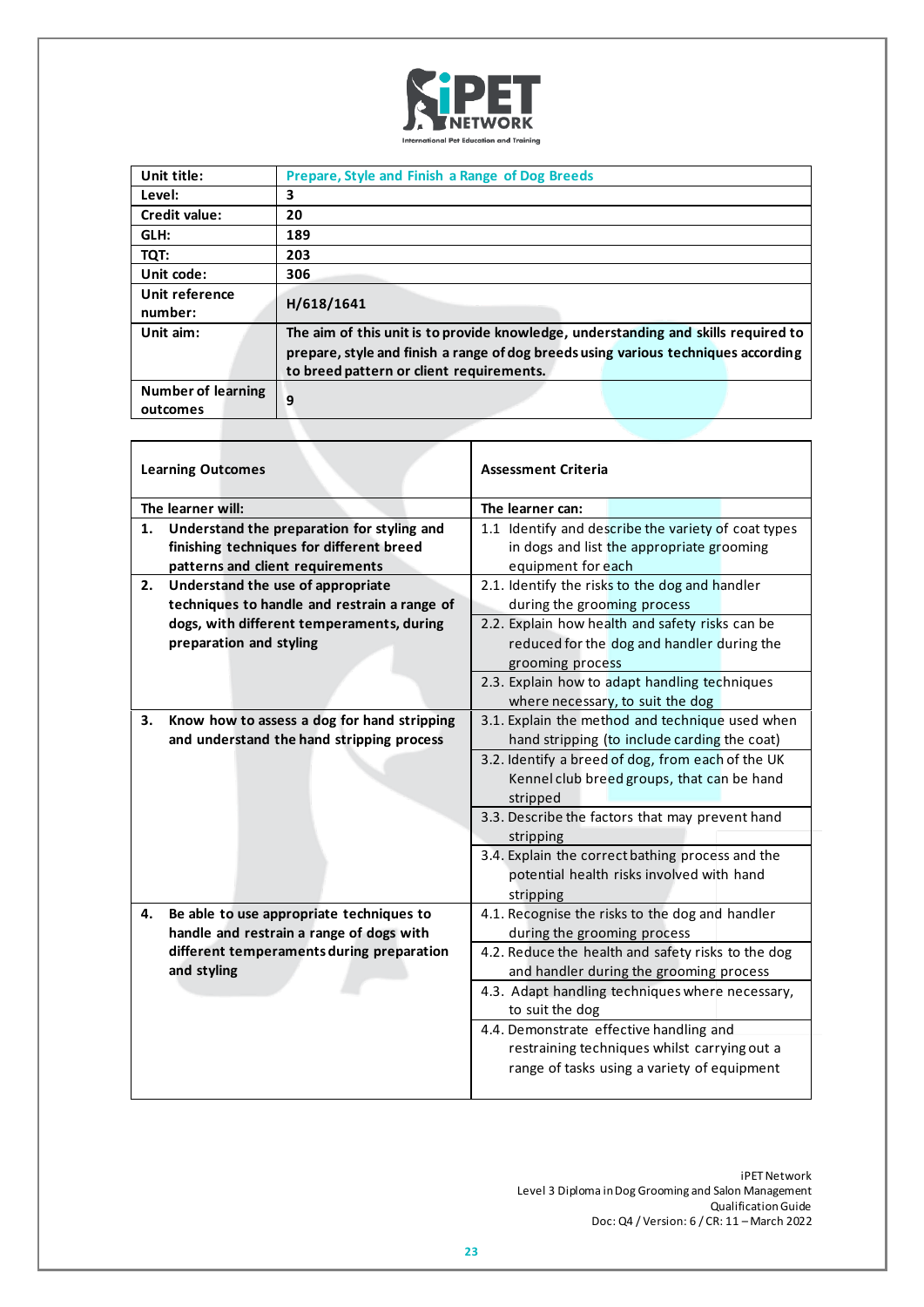

| 5. | Be able to remove excess hair, knots and<br>matts prior to bathing                                                    | 5.1. Select and use techniques and equipment,<br>appropriate to the coat type, to remove knots<br>and excess hair                                                                                                                                       |  |
|----|-----------------------------------------------------------------------------------------------------------------------|---------------------------------------------------------------------------------------------------------------------------------------------------------------------------------------------------------------------------------------------------------|--|
|    |                                                                                                                       | 5.2. Trim excess hair to reduce friction areas                                                                                                                                                                                                          |  |
| 6. | Be able to safely bath and dry a range of dogs                                                                        | 6.1. Correctly prepare a dog for grooming                                                                                                                                                                                                               |  |
|    |                                                                                                                       | 6.2. Carry out bathing techniques using<br>appropriate shampoo for dog's coat type and<br>condition<br>6.3. Dilute products according to the manufacturer                                                                                               |  |
|    |                                                                                                                       | instructions                                                                                                                                                                                                                                            |  |
|    |                                                                                                                       | 6.4. Perform drying techniques appropriate for the<br>dog's coat type                                                                                                                                                                                   |  |
| 7. | Be able to record grooming styles                                                                                     | 7.1. Record the equipment used                                                                                                                                                                                                                          |  |
|    |                                                                                                                       | 7.2. Record the styling skills and patterns used                                                                                                                                                                                                        |  |
| 8. | Be able to carry out styling and finishing<br>techniques in accordance with breed<br>patterns and client requirements | 8.1. Evaluate a dog's coat type and condition to<br>select appropriate grooming equipment for<br>use                                                                                                                                                    |  |
|    |                                                                                                                       | 8.2. Style dogs to cover a range of coat types in<br>accordance with:<br>Breed pattern<br>$\bullet$<br><b>Client requirements</b><br>Agreed plan                                                                                                        |  |
|    |                                                                                                                       | Coat type<br>Health<br>Temperament                                                                                                                                                                                                                      |  |
|    |                                                                                                                       | 8.3. Demonstrate how the dog's 5 animal welfare<br>needs (Animal Welfare Act, 2006) are met<br>during the grooming process<br>8.4. Groom at least 20 dogs, to include a minimum<br>of 10 different breeds, covering the 6 coat<br>types:<br>Double coat |  |
|    |                                                                                                                       |                                                                                                                                                                                                                                                         |  |
|    |                                                                                                                       | Wool mix coat                                                                                                                                                                                                                                           |  |
|    |                                                                                                                       | Wire coat                                                                                                                                                                                                                                               |  |
|    |                                                                                                                       | Silk coat                                                                                                                                                                                                                                               |  |
|    |                                                                                                                       | Wool coat                                                                                                                                                                                                                                               |  |
|    |                                                                                                                       | Short and smooth                                                                                                                                                                                                                                        |  |
|    |                                                                                                                       | 8.5. Complete the agreed style within a realistic<br>timescale, agreed plan, coat type, breed<br>pattern and client's requirements, in line with<br>safe working practices                                                                              |  |
| 9. | Be able to use relevant equipment for                                                                                 | 9.1. Demonstrate the type of equipment used for                                                                                                                                                                                                         |  |
|    | preparing, styling and finishing of dogs                                                                              | styling and finishing a range of dog grooms                                                                                                                                                                                                             |  |
|    |                                                                                                                       | 9.2. Correctly use equipment, ensuring high levels<br>of animal welfare and safe working practices                                                                                                                                                      |  |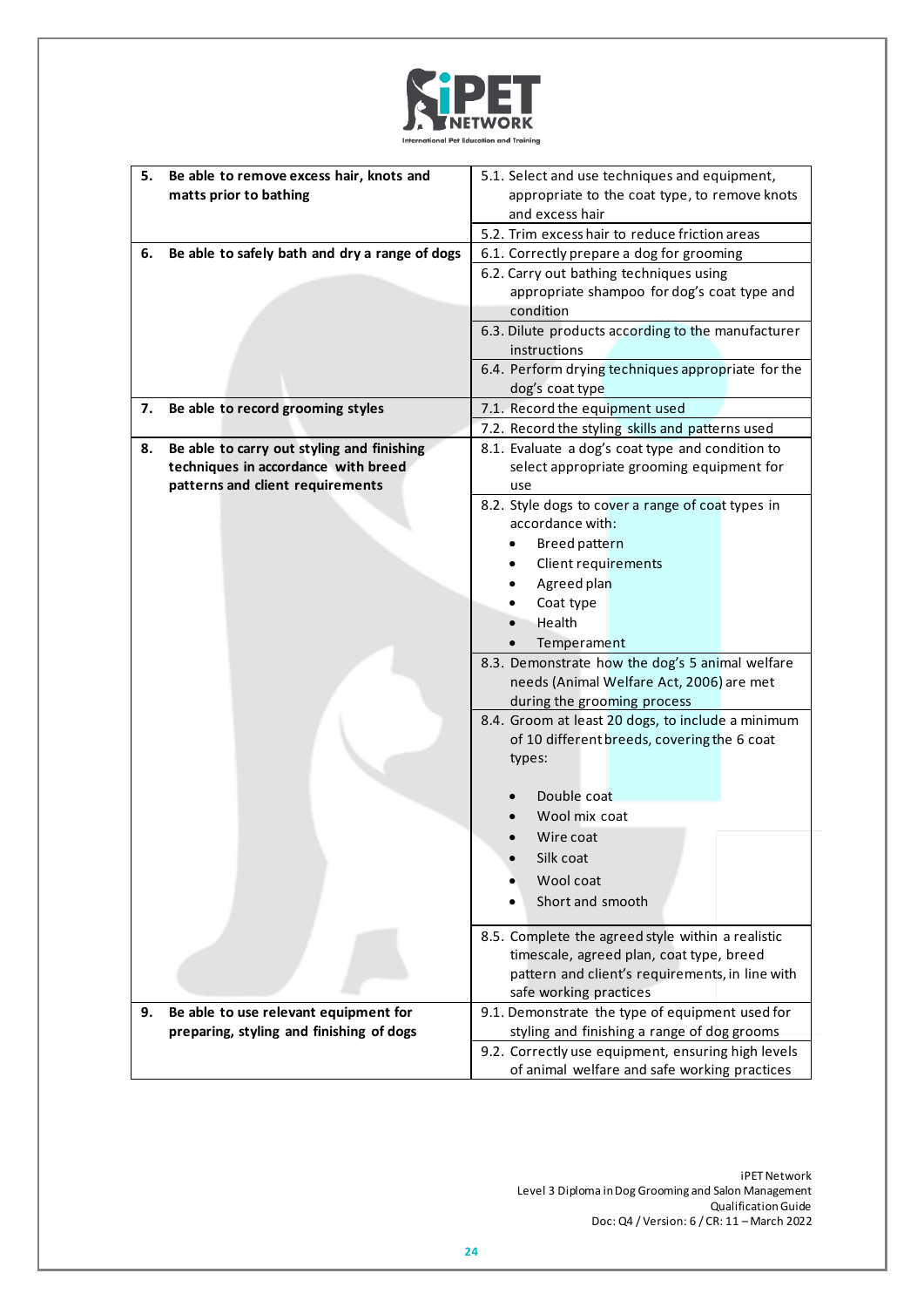

All Assessment Criteria must be evidenced. For guidance on assessment, including principles of assessment and methods which may be used, Training Providers should consult the iPET Network's Assessment Methods and the 'Assessment' section of the iPET Network Handbook, both available on our website [www.ipetnetwork.co.uk.](http://www.ipetnetwork.co.uk/)

| Sector Subject Area (SSA)              | 3.3      |  |
|----------------------------------------|----------|--|
| Date from which unit will be available | 10.05.22 |  |
| for learners                           |          |  |
| Unit review date                       | 10.05.23 |  |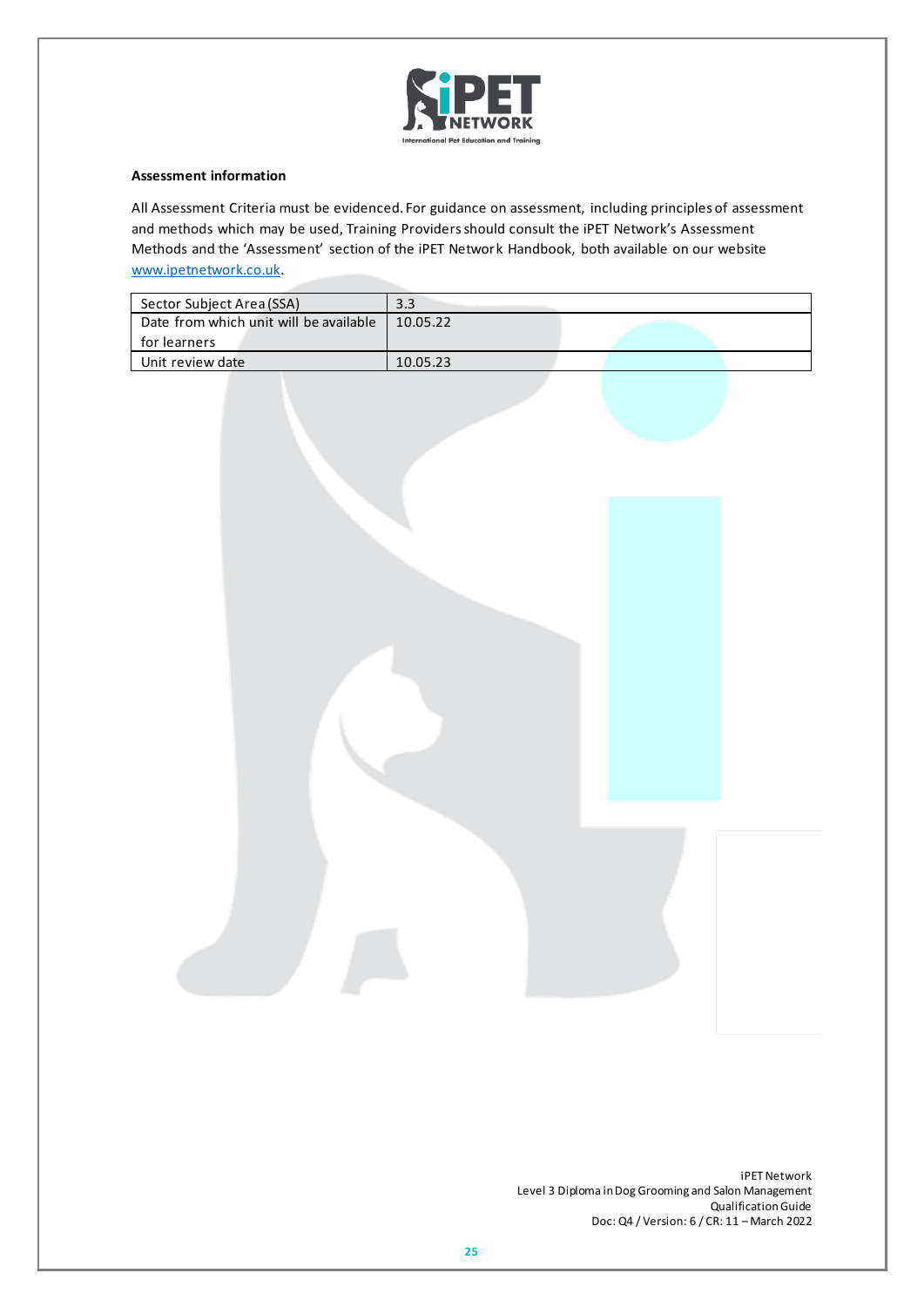

| Unit title:<br><b>Canine Emergency First Aid</b><br>3<br>Level:<br>Credit value:<br>1<br>6<br>GLH:<br>TQT:<br>10<br>Unit code:<br>307<br>Unit reference<br>K/618/1642<br>number:<br>The aim of this unit is to provide the knowledge, understanding and skills of<br>Unit aim:<br>canine emergency first aid, including when to call the vet and how to dress<br>wounds, who can administer first aid and the classification of emergencies. You<br>will understand how to assess and examine injured dogs, along with learning how<br>to treat a variety of potential injuries and emergency events.<br><b>Number of learning</b><br>15<br>outcomes |  |
|------------------------------------------------------------------------------------------------------------------------------------------------------------------------------------------------------------------------------------------------------------------------------------------------------------------------------------------------------------------------------------------------------------------------------------------------------------------------------------------------------------------------------------------------------------------------------------------------------------------------------------------------------|--|
|                                                                                                                                                                                                                                                                                                                                                                                                                                                                                                                                                                                                                                                      |  |
|                                                                                                                                                                                                                                                                                                                                                                                                                                                                                                                                                                                                                                                      |  |
|                                                                                                                                                                                                                                                                                                                                                                                                                                                                                                                                                                                                                                                      |  |
|                                                                                                                                                                                                                                                                                                                                                                                                                                                                                                                                                                                                                                                      |  |
|                                                                                                                                                                                                                                                                                                                                                                                                                                                                                                                                                                                                                                                      |  |
|                                                                                                                                                                                                                                                                                                                                                                                                                                                                                                                                                                                                                                                      |  |
|                                                                                                                                                                                                                                                                                                                                                                                                                                                                                                                                                                                                                                                      |  |
|                                                                                                                                                                                                                                                                                                                                                                                                                                                                                                                                                                                                                                                      |  |
|                                                                                                                                                                                                                                                                                                                                                                                                                                                                                                                                                                                                                                                      |  |
|                                                                                                                                                                                                                                                                                                                                                                                                                                                                                                                                                                                                                                                      |  |

| <b>Learning Outcomes</b> |                                                | <b>Assessment Criteria</b>                             |
|--------------------------|------------------------------------------------|--------------------------------------------------------|
|                          | The learner will:                              | The learner can:                                       |
| 1.                       | Understand the requirements of canine          | 1.1. Explain the objectives of canine emergency        |
|                          | emergency first aid including who can          | first aid                                              |
|                          | administer it                                  | 1.2. Outline who can perform first aid on dogs in      |
|                          |                                                | emergency situations                                   |
| 2.                       | Understand how to manage canine                | 2.1. Explain the techniques and tools to manage        |
|                          | behaviour during emergency situations          | canine behaviour in an emergency situation             |
| 3.                       | Understand the classification of emergencies   | 3.1. Explain the three main classifications of         |
|                          |                                                | emergency                                              |
|                          |                                                | 3.2. Describe example emergency situations within      |
|                          |                                                | each classification                                    |
|                          |                                                | 3.3. Assess the difference between collapsed and       |
|                          |                                                | unconscious dogs                                       |
| 4.                       | Understand the DR ABC of Canine                | 4.1. Explain what is meant by DR ABC in canine         |
|                          | <b>Emergency First Aid and actions to take</b> | emergency first aid and the steps involved in          |
|                          | following the DR ABC assessment                | making this assessment                                 |
| 5.                       | Understand how to put a dog in the recovery    | 5.1. Describe the procedure to put a dog in the        |
|                          | position                                       | recovery position                                      |
| 6.                       | Understand the examination of an injured       | 6.1. Explain the examination of an injured animal      |
|                          | animal and the actions to take to manage       | 6.2. Describe the clinical signs and<br>management     |
|                          | shock                                          | of a dog suffering from shock                          |
|                          |                                                | 6.3. Identify the key clinical signs of impending      |
|                          |                                                | cardiopulmonary arrest (CPA)                           |
| 7.                       | Be able to record key elements of canine       | 7.1. Accurately record key elements of canine          |
|                          | vital statistics and conduct dog resuscitation | emergency first aid:                                   |
|                          | (CPR)                                          | Record the pulse rate of a live dog<br>$\bullet$       |
|                          |                                                | Record the respiration rate of a live dog<br>$\bullet$ |
|                          |                                                | 7.2. Conduct CPR on a CPR mannequin                    |
| 8.                       | Know how to dress and treat wounds and         | 8.1. Classify different types of wounds                |
|                          | fractures                                      | 8.2. Describe the emergency treatment of wounds        |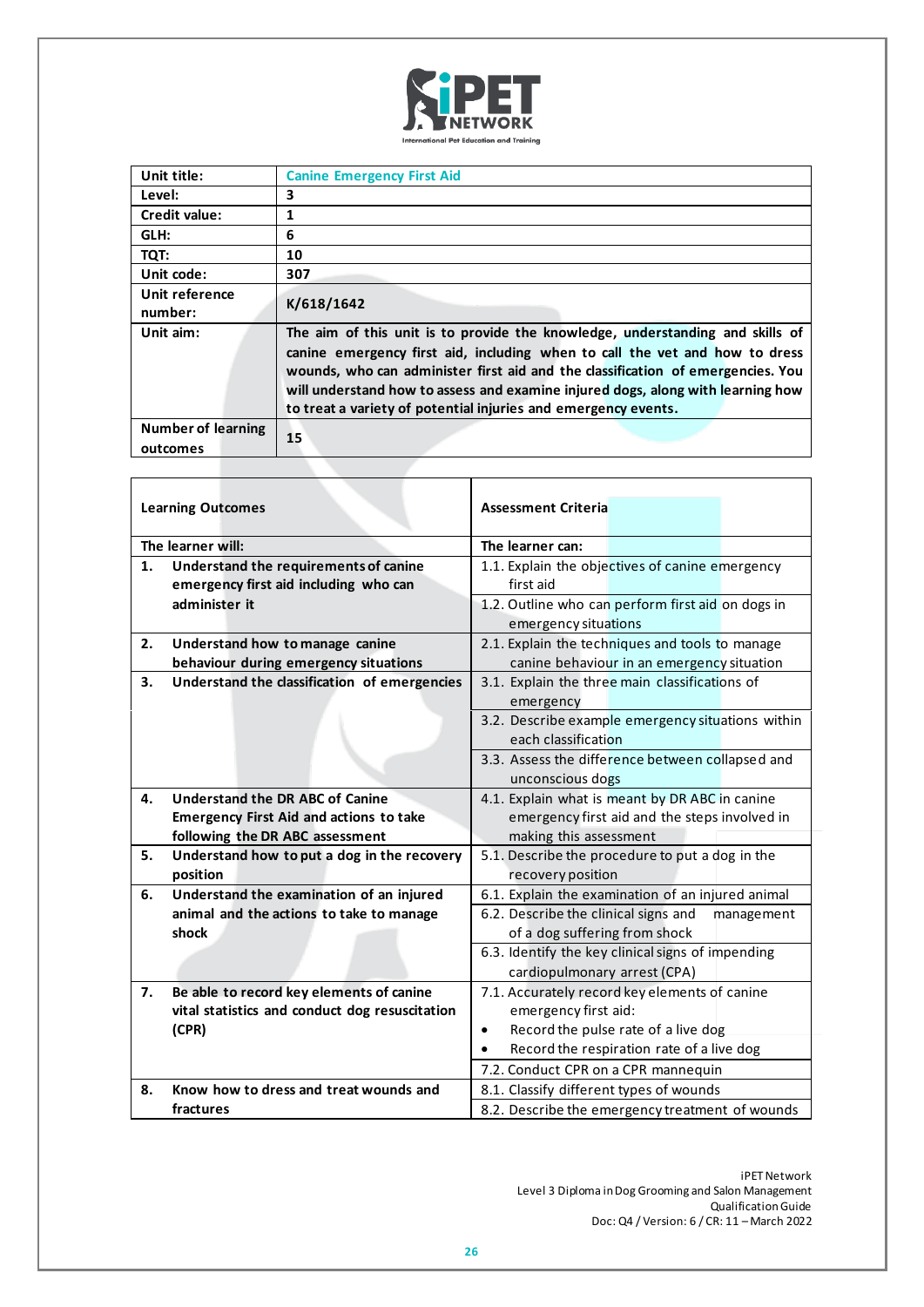

|    |                                                                                  | 8.3. Classify and describe different types of                                             |
|----|----------------------------------------------------------------------------------|-------------------------------------------------------------------------------------------|
|    |                                                                                  | fracture                                                                                  |
|    |                                                                                  | 8.4. Explain the signs and emergency treatment of<br>a fracture                           |
| 9. | Be able to dress and treat wounds                                                | 9.1. Apply a dressing on a dog                                                            |
|    | 10. Understand choking, stings and poisoning                                     | 10.1 Explain how to perform abdominal thrusts on                                          |
|    | and the necessary first aid treatment                                            | a dog                                                                                     |
|    |                                                                                  |                                                                                           |
|    |                                                                                  | 10.2. Explain how to treat insect stings and snake<br>bites                               |
|    |                                                                                  | 10.3. Identify common household poisonous<br>substances                                   |
|    |                                                                                  | 10.4. Explain the clinical signs, emergency<br>treatment and prevention of poisoning in a |
|    |                                                                                  | dog                                                                                       |
|    | 11. Understand the signs and treatment of<br>hyperthermia, hypothermia and water | 11.1. Describe the clinical signs and treatment of a<br>dog with hyperthermia             |
|    | inhalation                                                                       | 11.2. Describe the clinical signs and treatment of a                                      |
|    |                                                                                  | dog who has suffered water inhalation                                                     |
|    |                                                                                  | 11.3. Describe the clinical signs and treatment of a                                      |
|    |                                                                                  | dog with hypothermia                                                                      |
|    |                                                                                  | 11.4. Explain how to take temperature                                                     |
|    |                                                                                  | measurements during canine emergency first<br>aid                                         |
|    | 12. Understand the signs and treatment of a dog                                  | 12.1. Describe the signs and treatment of a dog                                           |
|    | having a convulsion                                                              | having a convulsion                                                                       |
|    | 13. Understand signs and treatment of gastric                                    | 13.1. Describe the clinical signs, treatment and                                          |
|    | torsion                                                                          | prevention of gastric torsion or gastric                                                  |
|    |                                                                                  | dilation (bloat)                                                                          |
|    | 14. Understand different types of burns                                          | 14.1. Describe three types of burns                                                       |
|    |                                                                                  | 14.2. Describe the treatment of one type of burn                                          |
|    |                                                                                  | 14.3. Describe the clinical signs and treatment                                           |
|    |                                                                                  | required for electrocution                                                                |
|    | 15. Understand what is required in a canine                                      | 15.1. Describe the information you may need to                                            |
|    | emergency first aid kit and how to                                               | have and communicate to a vet in emergency                                                |
|    | communicate in emergency situations                                              | cases                                                                                     |
|    |                                                                                  | 15.2. List the basic content required in a canine                                         |
|    |                                                                                  | emergency first aid kit                                                                   |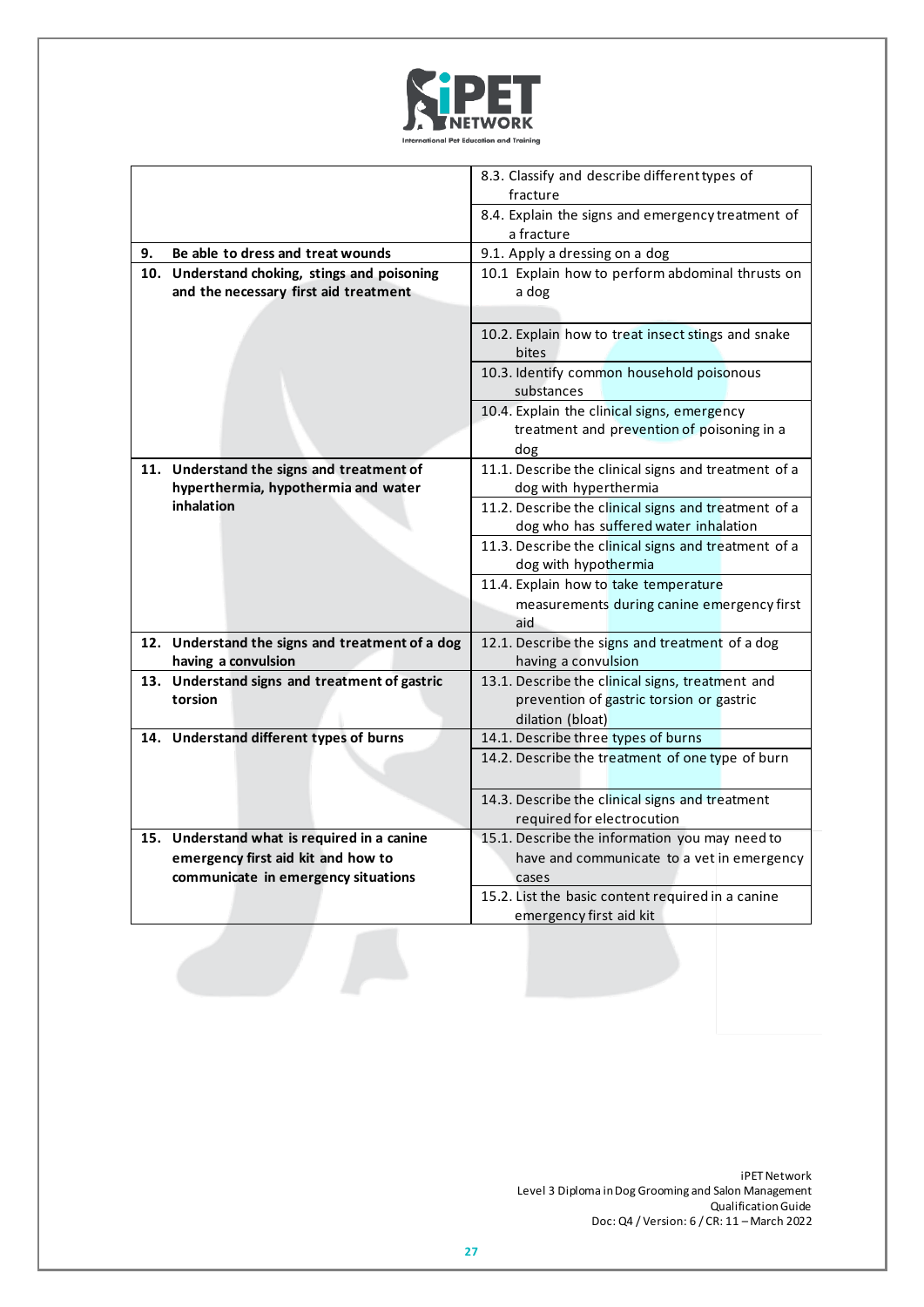

All Assessment Criteria must be evidenced. For guidance on assessment, including principles of assessment and methods which may be used, Training Providers should consult the iPET Network's Assessment Methods and the 'Assessment' section of the iPET Network Handbook, both available on our website [www.ipetnetwork.co.uk.](http://www.ipetnetwork.co.uk/)

| Sector Subject Area (SSA)              | 3.3      |  |
|----------------------------------------|----------|--|
| Date from which unit will be available | 10.05.22 |  |
| for learners                           |          |  |
| Unit review date                       | 10.05.23 |  |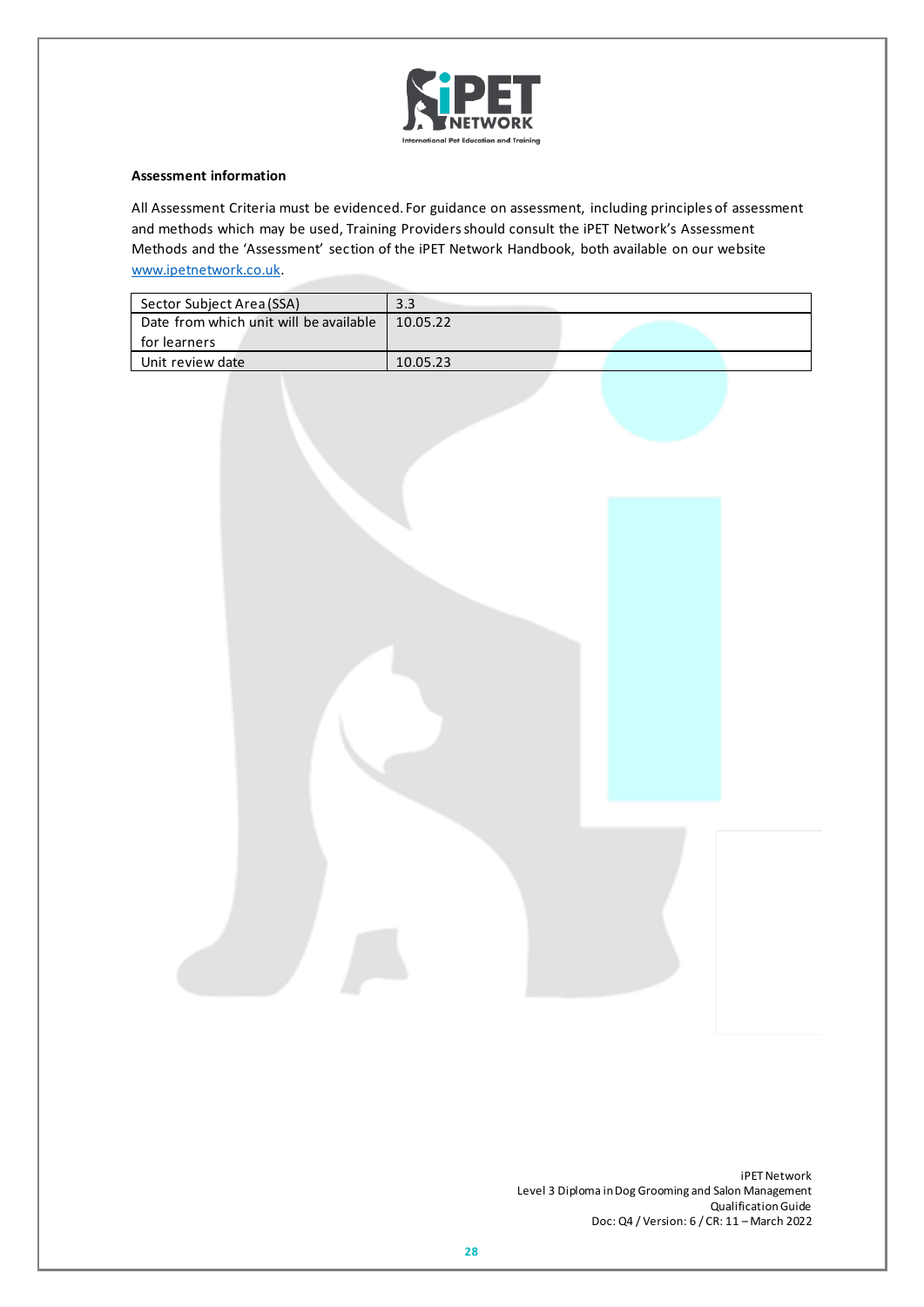

| Unit title:               | <b>Planning the Operation of a Small Canine Business</b>                  |
|---------------------------|---------------------------------------------------------------------------|
| Level:                    | 3                                                                         |
| Credit value:             | 3                                                                         |
| GLH:                      | 9                                                                         |
| TQT:                      | 30                                                                        |
| Unit code:                | 308                                                                       |
| Unit reference            | M/618/1643                                                                |
| number:                   |                                                                           |
| Unit aim:                 | The aim of this unit is to provide the knowledge and understanding of the |
|                           | operation of a small canine business, including establishing an effective |
|                           | marketing strategy and financial planning.                                |
| <b>Number of learning</b> | 3                                                                         |
| outcomes                  |                                                                           |

| <b>Learning Outcomes</b>                                                               | <b>Assessment Criteria</b>                                                                     |
|----------------------------------------------------------------------------------------|------------------------------------------------------------------------------------------------|
| The learner will:                                                                      | The learner can:                                                                               |
| Understand the fundamental requirements<br>1.<br>of setting up a small canine business | 1.1. Describe the different types of business<br>ownership                                     |
|                                                                                        | 1.2. Identify the key requirements to operate a<br>small canine business                       |
|                                                                                        | 1.3. Explain the key elements of a business plan<br>and how one is created                     |
| Understand the role of marketing in a small<br>2.<br>canine business                   | 2.1. Describe how to use different marketing<br>platforms for a small canine business          |
|                                                                                        | 2.2. Develop a basic marketing strategy for a small<br>canine business                         |
| 3.<br>Understand the financial requirements of<br>running a small canine business      | 3.1. Explain requirements for the keeping of<br>business financial records                     |
|                                                                                        | 3.2. Investigate costs involved with a small canine<br>business and produce a financial budget |
|                                                                                        | 3.3. Explain the requirement for management and<br>payment of tax for your business            |

All Assessment Criteria must be evidenced. For guidance on assessment, including principles of assessment and methods which may be used, Training Providers should consult the iPET Network's Assessment Methods and the 'Assessment' section of the iPET Network Handbook, both available on our website [www.ipetnetwork.co.uk.](http://www.ipetnetwork.co.uk/)

| Sector Subject Area (SSA)              | 3.3      |
|----------------------------------------|----------|
| Date from which unit will be available | 10.05.22 |
| for learners                           |          |
| Unit review date                       | 10.05.23 |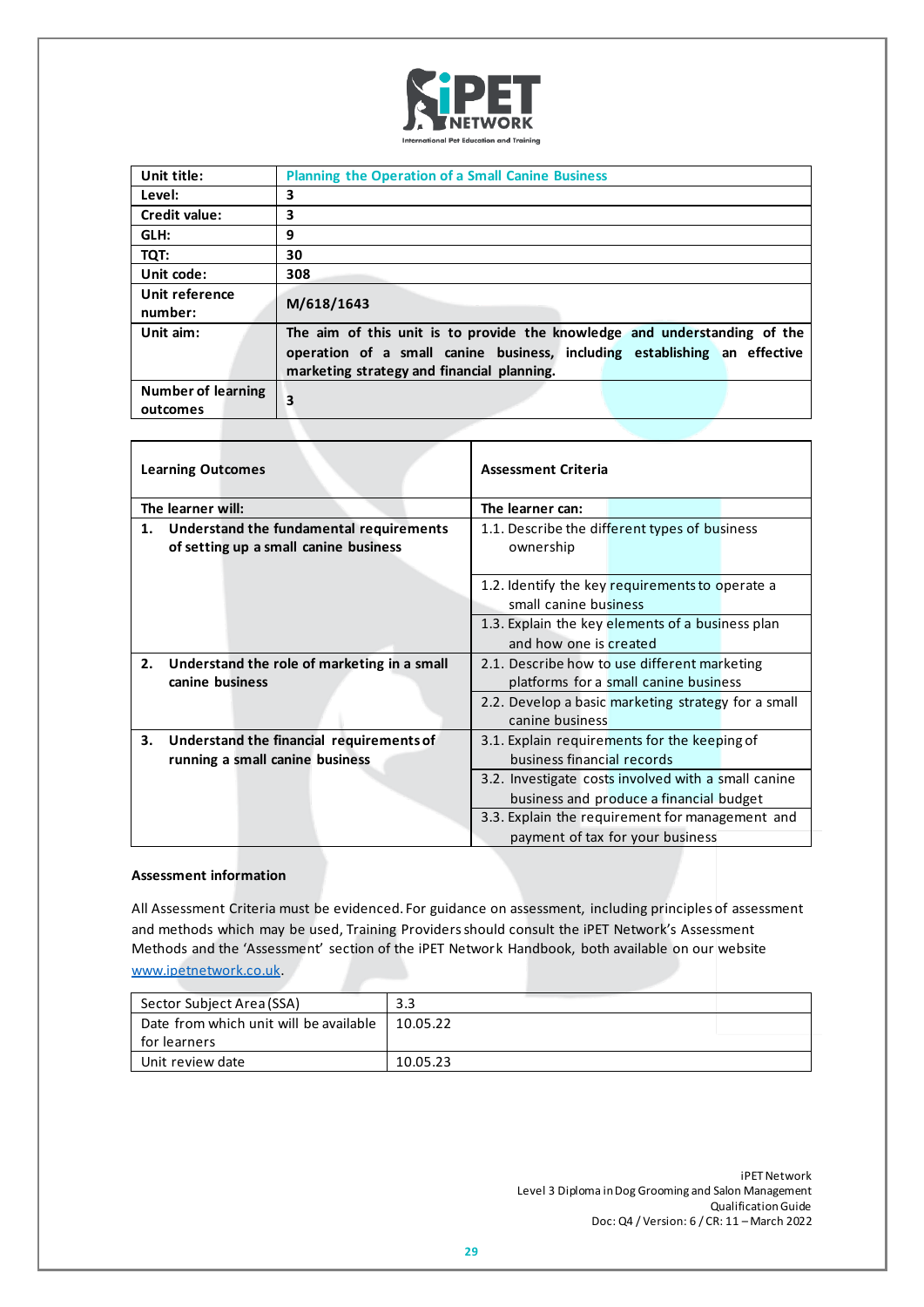

# **10. Suggested LearningResources**

| Unit                             | <b>Suggested learning resources</b>                                                 |
|----------------------------------|-------------------------------------------------------------------------------------|
| <b>Health and</b>                | Literature                                                                          |
| Safety in a Dog                  |                                                                                     |
| Grooming                         | Health & Safety at Work Essentials: The One-stop Guide to Health and Safety         |
| <b>Environment</b>               | Issues in the Workplace. Published by Lawpack Publishing Ltd; 9th edition (18 June  |
|                                  | 2015); ISBN-10: 1910143235; Henmans Freeth LLP.                                     |
|                                  |                                                                                     |
|                                  | The Dog Groomer's Manual: A Definitive Guide to the Science, Practice and Art of    |
|                                  | Dog Grooming                                                                        |
|                                  | The Crowood Press Ltd; 1 edition (4 July 2014) ISBN-10: 1847975909 ISBN-13: 978-    |
|                                  | 1847975904 Gould, S.                                                                |
|                                  | Grooming Manual for the Dog and Cat                                                 |
|                                  | Publisher: Wiley-Blackwell; 1st Edition (13 April 2006) ISBN-10: 1405111836 ISBN-   |
|                                  | 13: 978-1405111836 Dallas, S., North, D. & Angus, J.                                |
|                                  |                                                                                     |
|                                  | The Dog Law Handbook                                                                |
|                                  | Published by: Sweet & Maxwell, 2011 (Second edition) ISBN: 0-414-04818-0            |
|                                  | Clayden, P.                                                                         |
|                                  |                                                                                     |
|                                  | <b>Websites</b>                                                                     |
|                                  |                                                                                     |
|                                  | <b>Risk assessment: Template and examples - HSE</b>                                 |
|                                  | Dog laws UK   Blue Cross                                                            |
|                                  | Dog laws for owners - PDSA<br>http://www.legislation.gov.uk/ukpga/2006/45/contents  |
|                                  | https://www.hse.gov.uk/riddor/                                                      |
|                                  | https://www.hse.gov.uk/coshh/                                                       |
|                                  | www.defra.gov.uk                                                                    |
|                                  | http://www.legislation.gov.uk/ukpga/2006/45/pdfs/ukpga 20060045 en.pdf              |
|                                  | https://www.legislation.gov.uk/nia/2011/16/contents                                 |
|                                  | Code of practice for the welfare of dogs (publishing.service.gov.uk)                |
|                                  |                                                                                     |
| <b>Promote the</b><br>Welfare of | Literature                                                                          |
|                                  | <b>Animal Biology and Care</b>                                                      |
| <b>Dogs</b><br>Conforming        | Published by: Wiley-Blackwell, 2014 (3rd edition) ISBN: 978-1118276068 Dallas, S. & |
| with Relevant                    | Jewell, E.                                                                          |
| Legislation                      |                                                                                     |
|                                  | The Dog: Its Behaviour, Nutrition and Health                                        |
|                                  | Published by Wiley-Blackwell, 2005 (2nd edition) ISBN: 0-813-81254-2 Case, L.       |
|                                  |                                                                                     |
|                                  | The Dog Groomer's Manual: A Definitive Guide to the Science, Practice and Art of    |
|                                  | Dog Grooming                                                                        |
|                                  | The Crowood Press Ltd; 1 edition (4 July 2014) ISBN-10: 1847975909 ISBN-13: 978-    |
|                                  | 1847975904 Gould, S.                                                                |
|                                  | What Every Professional Groomer Should Know: The Professional Groomers              |
|                                  | <b>Textbook</b>                                                                     |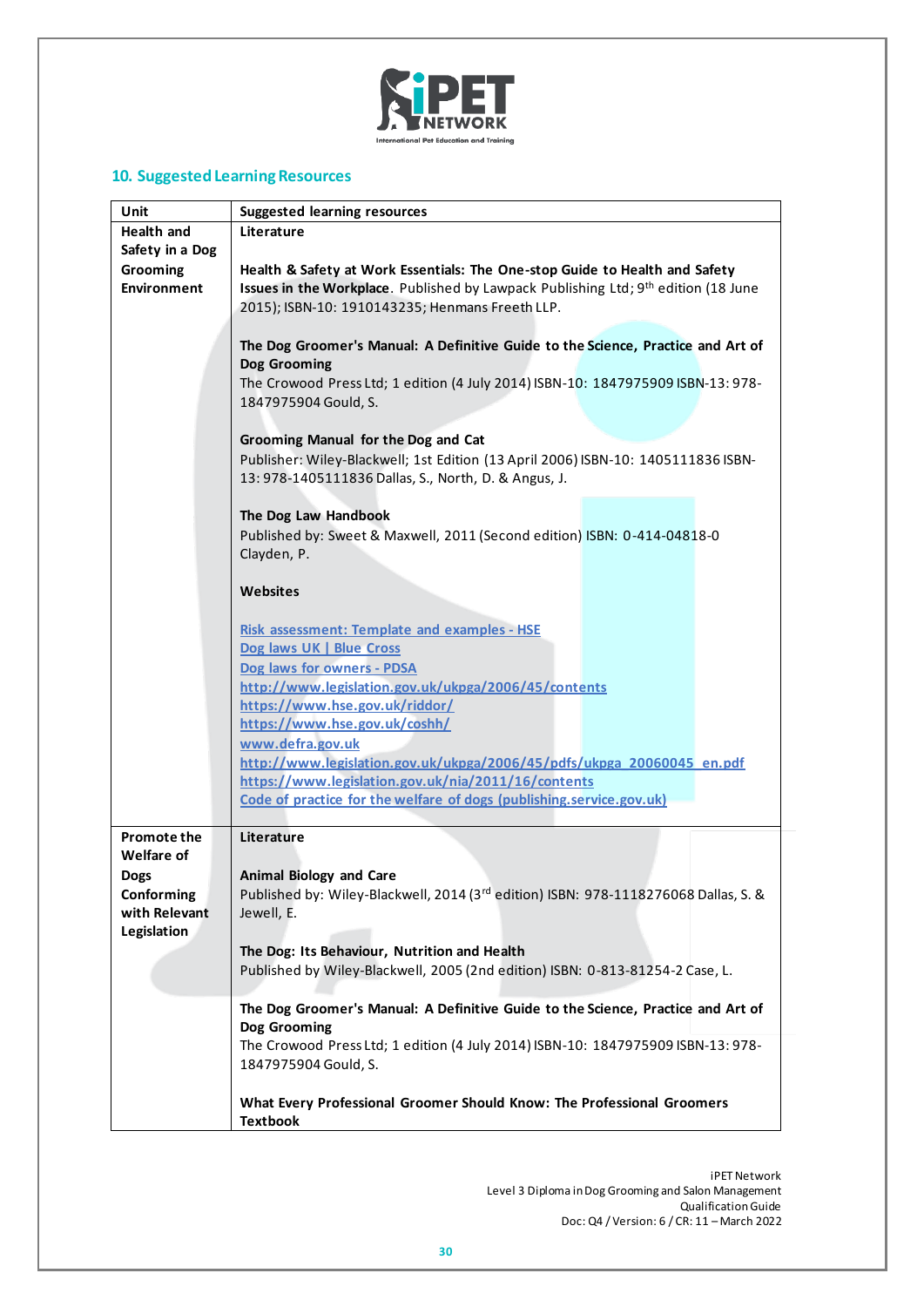

|                        | Published by: Independently Published, 2020 ISBN: 979-8651154777 Angus, J.,        |  |
|------------------------|------------------------------------------------------------------------------------|--|
|                        | Duffy, Z and Thomas, A.                                                            |  |
|                        |                                                                                    |  |
|                        | <b>Websites</b>                                                                    |  |
|                        |                                                                                    |  |
|                        | Code of practice for the welfare of dogs (publishing.service.gov.uk)               |  |
|                        | <b>Conditions - PDSA</b>                                                           |  |
|                        | http://www.legislation.gov.uk/ukpga/2006/45/contents                               |  |
|                        | https://www.hse.gov.uk/riddor/                                                     |  |
|                        | https://www.hse.gov.uk/coshh/                                                      |  |
|                        | www.defra.gov.uk                                                                   |  |
|                        | http://www.legislation.gov.uk/ukpga/2006/45/pdfs/ukpga 20060045 en.pdf             |  |
|                        | www.pdsa.org.uk                                                                    |  |
|                        | www.dogstrust.org.uk                                                               |  |
|                        | www.bluecross.org.uk                                                               |  |
|                        | https://www.thekennelclub.org.uk/health                                            |  |
|                        | https://www.legislation.gov.uk/nia/2011/16/contents                                |  |
|                        |                                                                                    |  |
| <b>Customer Care</b>   | Literature                                                                         |  |
| and Managing           |                                                                                    |  |
| <b>Complaints</b>      | Common Sense Customer Service - Improve your job skills and provide a great        |  |
|                        | customer experience Published by: CreateSpace Independent Publishing Platform,     |  |
|                        | 2013 (1st edition) ISBN: 978-1482746150 Wells, V.                                  |  |
|                        |                                                                                    |  |
|                        | Dealing with Difficult People: Creating success, 129) Published by: Kogan Page,    |  |
|                        | 2013 (2nd edition) ISBN: 0-749-46694-4 Lilley, R.                                  |  |
|                        |                                                                                    |  |
|                        | <b>Websites</b>                                                                    |  |
|                        | www.forbes.com                                                                     |  |
|                        | https://www.simplybusiness.co.uk/knowledge/articles/2019/12/dealing-with-          |  |
|                        | customer-complaints-and-profiting/                                                 |  |
|                        |                                                                                    |  |
| <b>Assess and Plan</b> | Literature                                                                         |  |
| Dog Grooming           |                                                                                    |  |
| <b>Styles and</b>      | <b>Notes from the Grooming Table</b>                                               |  |
| Maintenance of         | Publisher: The Pet Book Publishing Company Ltd; 2nd Revised edition (1 Sept. 2016) |  |
| Equipment              | ISBN-10: 0692658076 ISBN-13: 978-0692658079 Verplank, M.                           |  |
|                        |                                                                                    |  |
|                        | The Dog Groomer's Manual: A Definitive Guide to the Science, Practice and Art of   |  |
|                        | Dog Grooming                                                                       |  |
|                        | The Crowood Press Ltd; 1 edition (4 July 2014) ISBN-10: 1847975909 ISBN-13: 978-   |  |
|                        | 1847975904 Gould, S.                                                               |  |
|                        |                                                                                    |  |
|                        | Grooming Manual for the Dog and Cat                                                |  |
|                        | Publisher: Wiley-Blackwell; 1st Edition (13 April 2006) ISBN-10: 1405111836 ISBN-  |  |
|                        | 13: 978-1405111836 Dallas, S., North, D. & Angus, J.                               |  |
|                        |                                                                                    |  |
|                        | Website                                                                            |  |
|                        | www.christiesdirect.com                                                            |  |
|                        | www.groomers-online.com                                                            |  |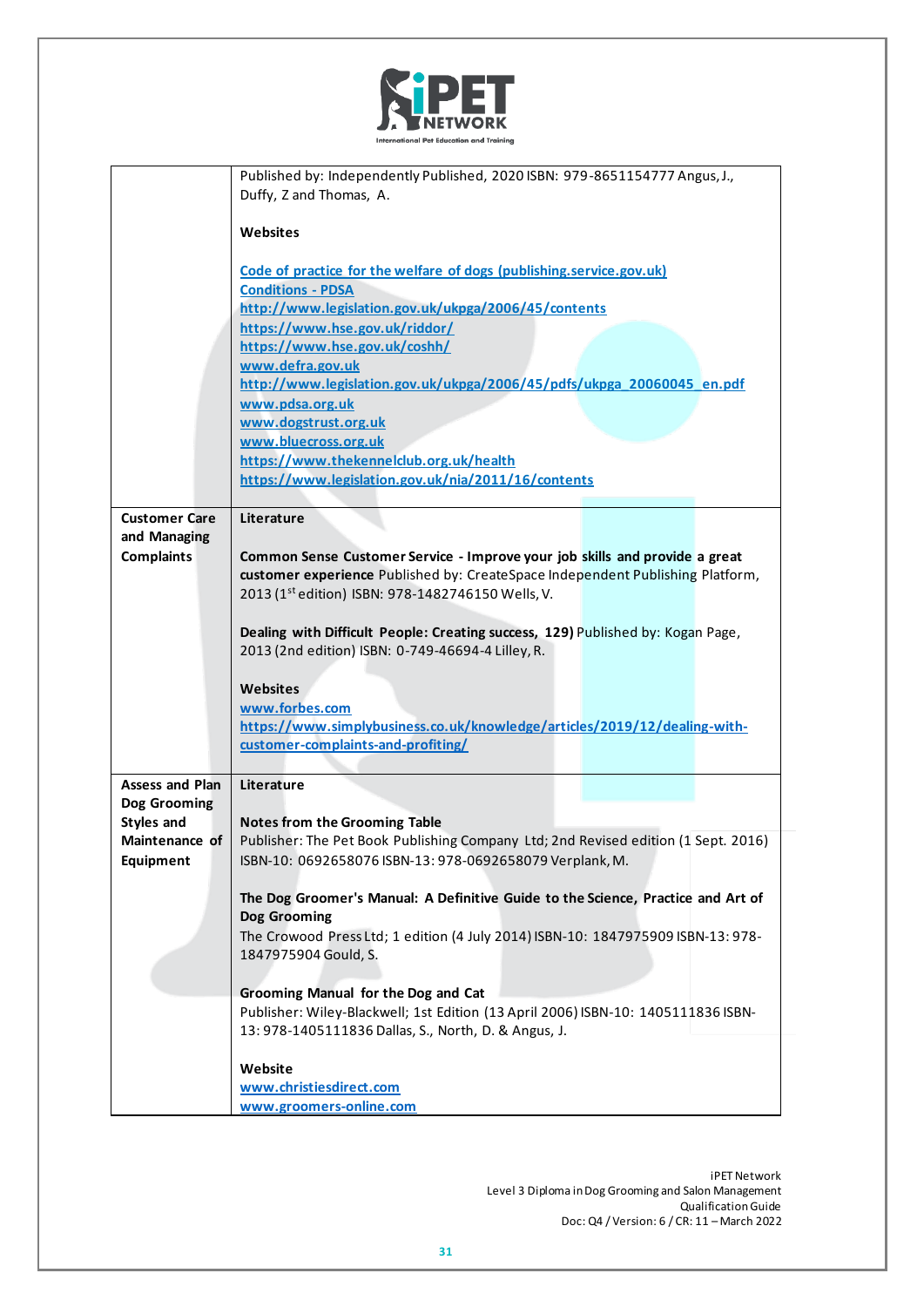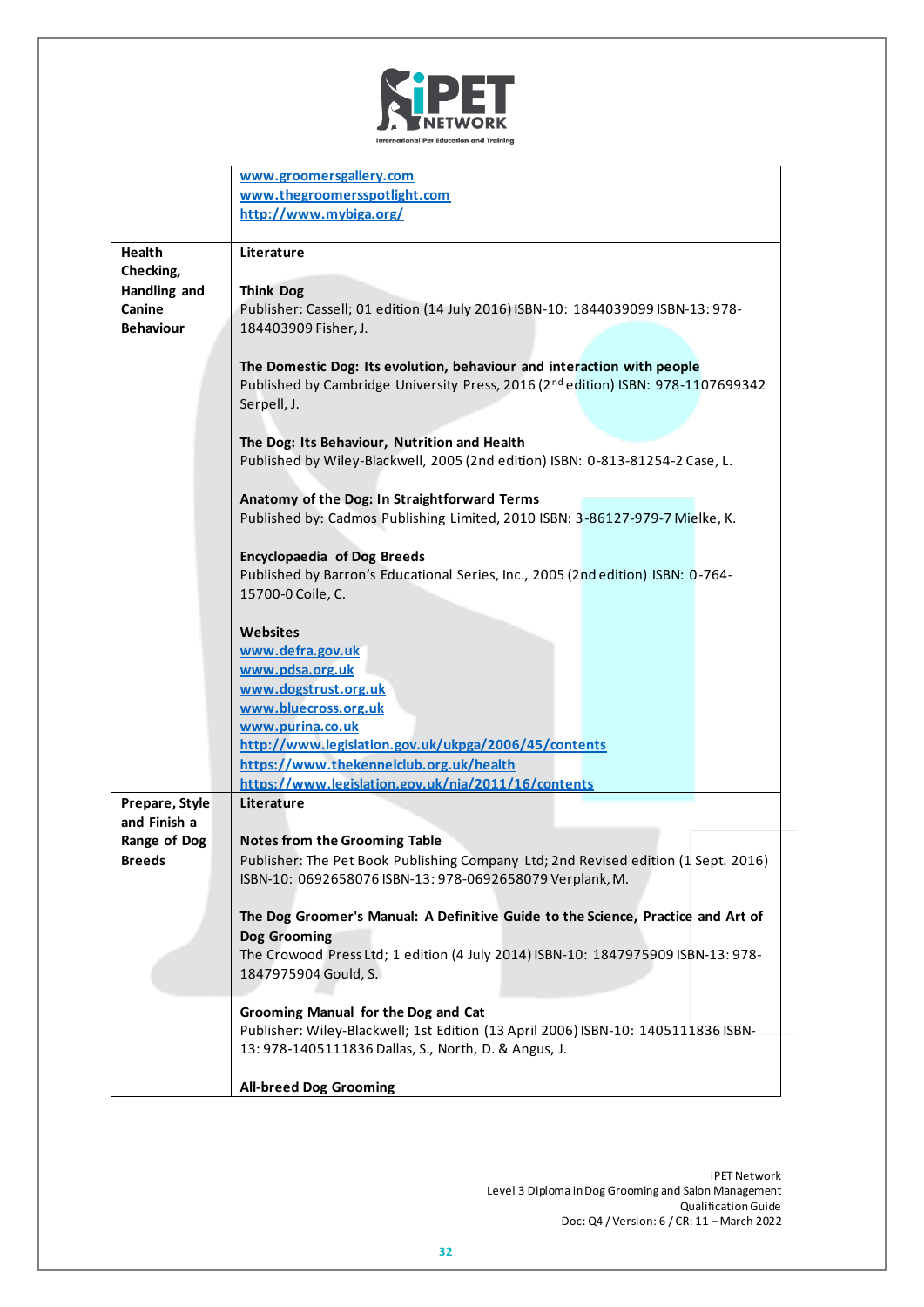

|                               | Published by: The Publications Inc; 2010 ISBN: 9780793806478 Dobish, D., Ernst, G.,                |
|-------------------------------|----------------------------------------------------------------------------------------------------|
|                               | Gutman, S. and King, S.                                                                            |
|                               | What Every Professional Groomer Should Know: The Professional Groomers                             |
|                               | <b>Textbook</b>                                                                                    |
|                               | Published by: Independently Published, 2020 ISBN: 979-8651154777 Angus, J.,                        |
|                               | Duffy, Z and Thomas, A.                                                                            |
|                               | Website                                                                                            |
|                               | www.christiesdirect.com                                                                            |
|                               | www.groomers-online.com                                                                            |
|                               | www.groomersgallery.com<br>www.thegroomersspotlight.com                                            |
|                               | http://www.mybiga.org/                                                                             |
|                               |                                                                                                    |
| Canine                        | Literature                                                                                         |
| <b>Emergency First</b><br>Aid | The Dog: Its behaviour, nutrition and health                                                       |
|                               | Published by Wiley-Blackwell, 2005 (2nd edition) ISBN: 0-813-81254-2 Case, L.                      |
|                               |                                                                                                    |
|                               | The Dog Groomer's Manual: A Definitive Guide to the Science, Practice and Art of                   |
|                               | Dog Grooming<br>The Crowood Press Ltd; 1 edition (4 July 2014) ISBN-10: 1847975909 ISBN-13: 978-   |
|                               | 1847975904 Gould, S.                                                                               |
|                               |                                                                                                    |
|                               | The A to Z of First Aid and Emergency Care for Dogs and Cats: How to save an ill or                |
|                               | injured pet                                                                                        |
|                               | Published by: CreateSpace Independent Publishing Platform, 2014 ISBN: 1-493-<br>71045-1 Glover, A. |
|                               |                                                                                                    |
|                               | What Every Professional Groomer Should Know: The Professional Groomers                             |
|                               | <b>Textbook</b><br>Published by: Independently Published, 2020 ISBN: 979-8651154777 Angus, J.,     |
|                               | Duffy, Z and Thomas, A.                                                                            |
|                               |                                                                                                    |
|                               | Websites                                                                                           |
|                               | www.defra.gov.uk<br>www.pdsa.org.uk                                                                |
|                               | www.dogstrust.org.uk                                                                               |
|                               | www.bluecross.org.uk                                                                               |
|                               | http://www.legislation.gov.uk/ukpga/2006/45/contents                                               |
| <b>Planning the</b>           | Literature                                                                                         |
| Operation of a                |                                                                                                    |
| <b>Small Canine</b>           | The Dog Grooming Business Course: How to Set Up and Run Your Own Dog                               |
| <b>Business</b>               | Grooming Business. At Home. Mobile. Salon                                                          |
|                               | Publisher: AuthorHouseUK (2016) ISBN-10: 0957569122 ISBN-13: 978-0957569126                        |
|                               | Maris, K.                                                                                          |
|                               | How to Start a Business: An Essential Guide to Starting a Small Business from                      |
|                               | Scratch and Going from Business Idea and Plan to Scaling Up and Hiring Employees                   |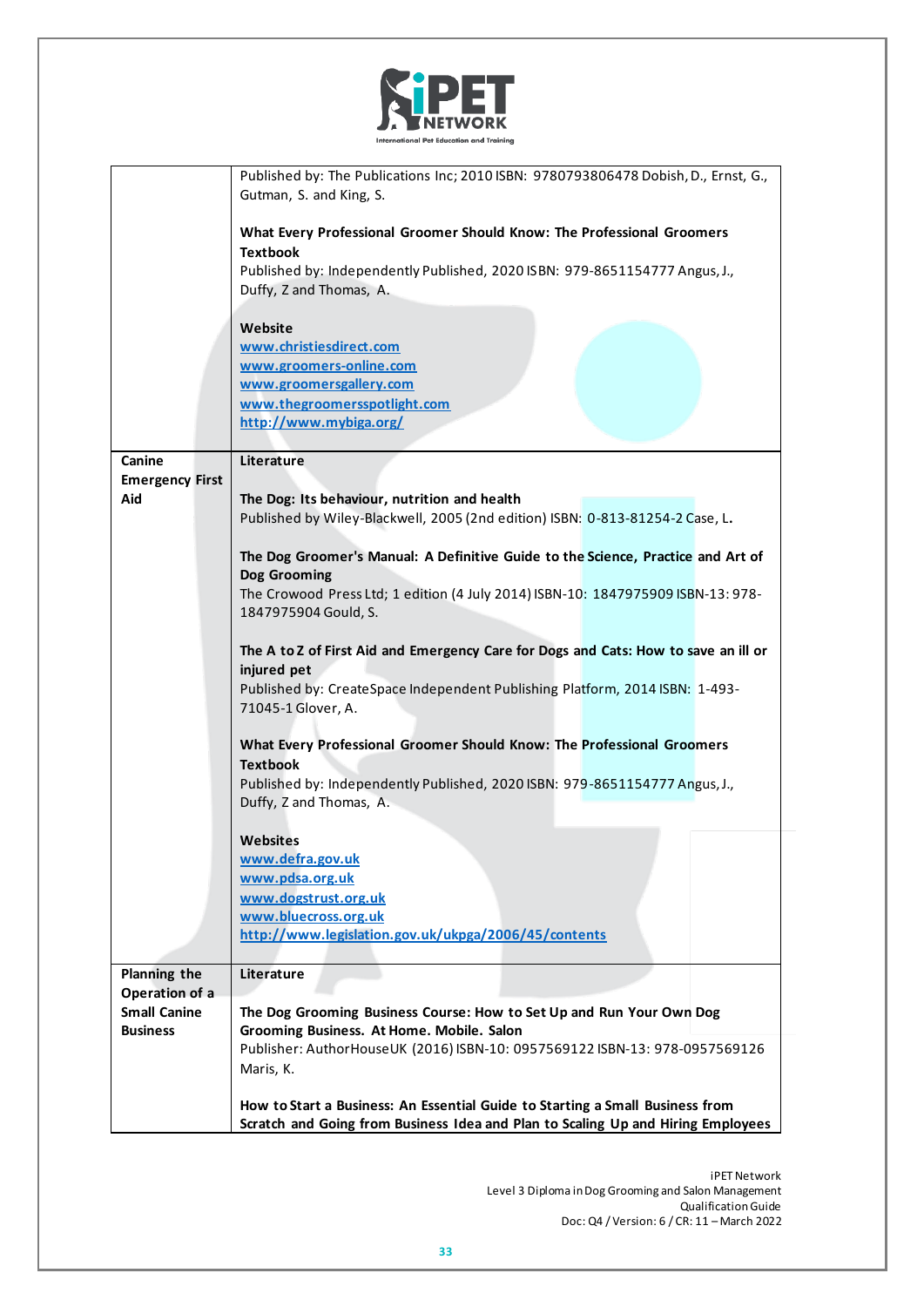

| Publisher: Independently published (2020) ISBN-10: 1659075475 ISBN-13: 978- |
|-----------------------------------------------------------------------------|
| 1659075472 McCarthy, R.                                                     |
| Build a Business: Discover the True Earning Potential of Self Employment by |
| Building a Business the Profitable Way                                      |
| Publisher: CreateSpace Independent Publishing Platform (2017) ISBN-         |
| 10: 197372331X ISBN-13: 978-1973723318 Connors, K.                          |
|                                                                             |
| Websites                                                                    |
| www.centrestagedogs.co.uk - groomers hourly rate calculator                 |
| www.gov.uk                                                                  |
| www.hmrc.gov.uk                                                             |
| www.hse.gov.uk                                                              |
| www.legislation.gov.uk                                                      |
| www.boughtbymany.com                                                        |
| www.petplansanctuary.co.uk                                                  |
| www.petbusinessinsurance.co.uk                                              |
| https://www.morebusiness.com/developing-a-profitable-small-business-        |
| operational-plan/                                                           |
| www.fsb.org.uk                                                              |
| www.gov.uk                                                                  |
| www.acas.org.uk                                                             |
| http://www.mybiga.org/                                                      |
|                                                                             |

# **11. Supporting Documents and General**

The following documents contain essential information for Training Providers delivering iPET Network qualifications. They should be referred to in conjunction with this handbook. To download the documents and to find other useful documents, go to [www.ipetnetwork.co.uk](http://www.ipetnetwork.co.uk/) or the web portal.

iPET Network Training Provider Manual iPET Network Quality Assurance Requirements iPET Network Assessment Strategy Malpractice and Maladministration Policy and Procedure (including Sanctions)

> **iPET Network**, 71 Clifton Drive, Northwich, Cheshire, CW9 8BQ Tel: 0800 433 4700 Email[: info@ipetnetwork.co.uk](mailto:info@ipetnetwork.co.uk) Web: www.ipetnetwork.co.uk Office Hours: Monday to Thursday - 9am to 5.30pm Friday - 9am to 1.30pm